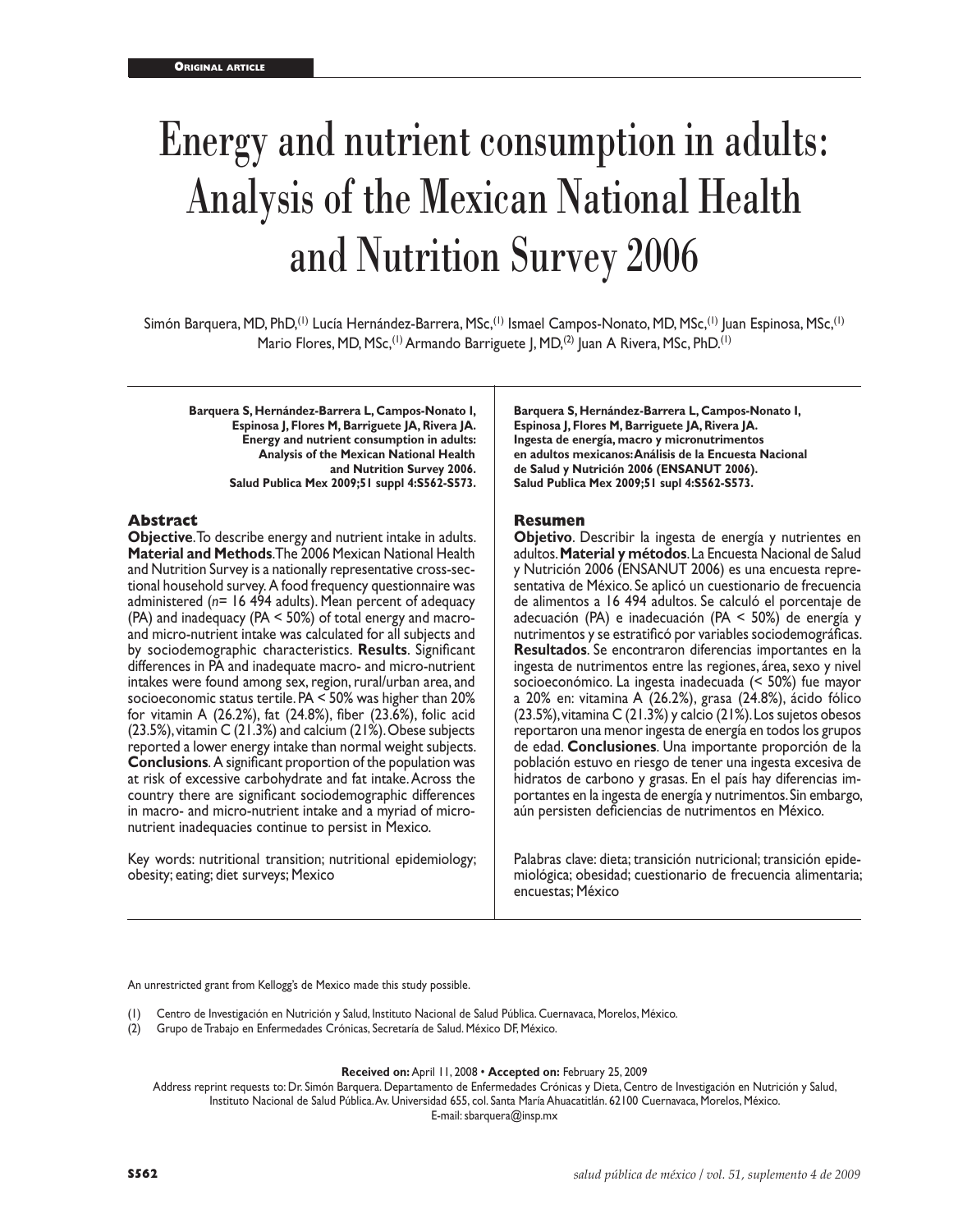Over the past ten years, Mexico has experienced a<br>
rapid nutrition transition. Recent studies confirm<br>
this phonomonon and have normitted us to observe this phenomenon and have permitted us to observe how the nutrition transition, accelerated in an unprecedented form, is reflected by increases in the prevalence of obesity, chronic disease, and cardiovascular disease mortality that have concomitantly taken place over this time period.<sup>1,2</sup> Diverse socioeconomic, environmental, cultural and demographic factors have been identified as useful determinants of dietary quality.3,4 Likely related to the emerging nutrition transition in Mexico, increasing urbanization has raised the demand for and supply of high energy-dense fast food; this may be associated with a concomitant change in dietary intake quality, which may in turn affect a person's nutritional status and/or health.<sup>5,6</sup> At the same time, myriad micronutrient deficiencies continue to be a public health problem in Mexico. Diet studies are useful to understand the characteristics and dynamics of dietary intake and its relationship to both health and disease, which in turn helps to identify vulnerable population groups that may need further support from social programs.<sup>7-11</sup>

Adult energy and nutrient intake in Mexico has been described previously using data from the Mexican Nutrition Survey I (ENN 1988) and II (ENN 1999), but only among women of reproductive age.12-14 Since resources were limited, this group was selected as a study priority due to the central role that women play in Mexican families with regard to intra-household resource allocation and to the subsequent health of household members.15-19 Until the Mexican National Health and Nutrition survey 2006 (ENSANUT 2006) was conducted, there was no means by which to describe, at the national level, the energy and nutrient intake of adult males of all ages or females older than 49 years of age. Although the food frequency questionnaire (FFQ) method to assess dietary intake tends to overestimate energy intakes by 10-15% compared to assessments based on 24-h dietary recalls, $20,21$  it is currently the primary way to assess usual dietary intake, and thus, the dietary quality of a population.<sup>22,23</sup> In addition, those who are overweight or obese (roughly 70% of the Mexican adult population) have a tendency to under-report their dietary intake compared to those of normal weight.<sup>24</sup> Thus, dietary intake data from the adults included in the ENSANUT 2006 must be interpreted with caution. However, it is still important to characterize and assess the adequacy of the total energy and macro- and micro-nutrient intake of the Mexican population, particularly as it pertains to chosen sub-populations (e.g. region, rural/urban area, socioeconomic status –SES-); this is the primary aim of this study. We believe the results of this study will allow for better targeting of nutritional interventions to

specific populations where macro- and micro-nutrient deficiencies and excesses exist. Thus, this study describes the total energy and macro- and micro-nutrient intakes of male and female adults aged 20-59 years old who completed a FFQ as part of the ENSANUT 2006.

# Material and Methods

The Mexican National Health and Nutrition Survey (ENSANUT 2006) is a nationally representative, crosssectional, multi-stage, stratified cluster sampling survey that was conducted between October 2005 and May 2006, with sampling power to disaggregate the study sample into urban (population  $\geq 2$  500 inhabitants) and rural (population < 2 500 inhabitants) areas. The objective of this survey was to characterize the health and nutritional status, as well as the dietary and nutrient intake patterns of the Mexican population. The ENSANUT 2006 collected information on both men and women from all ages. The ENSANUT 2006 allows for the estimation of health indicators at the state level by urban and rural area. The stratification of sampling units was made considering a maximum of six strata per state. To determine the sample size, the power to detect a minimum precision of 8.1% was considered at the state level. A maximum relative error of 25% was set for the state estimators with a 95% confidence level; the sample size was adjusted for a potential non-response rate of 20% and a design effect of 1.7 based on the 1999 Mexican National Nutrition Survey (ENN 1999) and the 2000 Mexican Health Survey. As a result, a sample size of at least 1 476 households per state was obtained, such that a total of 48 600 households were surveyed throughout all of Mexico's 32 states. Survey questionnaires, anthropometric measurements and blood draws were all administered by trained health personnel. Adults included in the survey were asked to complete a self-reported health questionnaire (*n=* 45 446), anthropometric measures (height, weight and waist circumference) (*n*= 33 624), blood samples (*n*= 9 691) and a FFQ (*n*= 20 306). A detailed description of the sampling procedures and survey methodology has been published elsewhere.<sup>25,26</sup>

# **Anthropometry**

Anthropometric measurements were obtained from adults 20 years and older using internationally accepted procedures;<sup>27</sup> only those aged 20-59 years old who completed a FFQ were included in subsequent analyses (*n*= 16 494). Field personnel were trained and standardized using conventional protocols. Weight was measured to the nearest 10 g using an electronic scale (Tanita, Model 1583, Tokyo, Japan), and height (to the nearest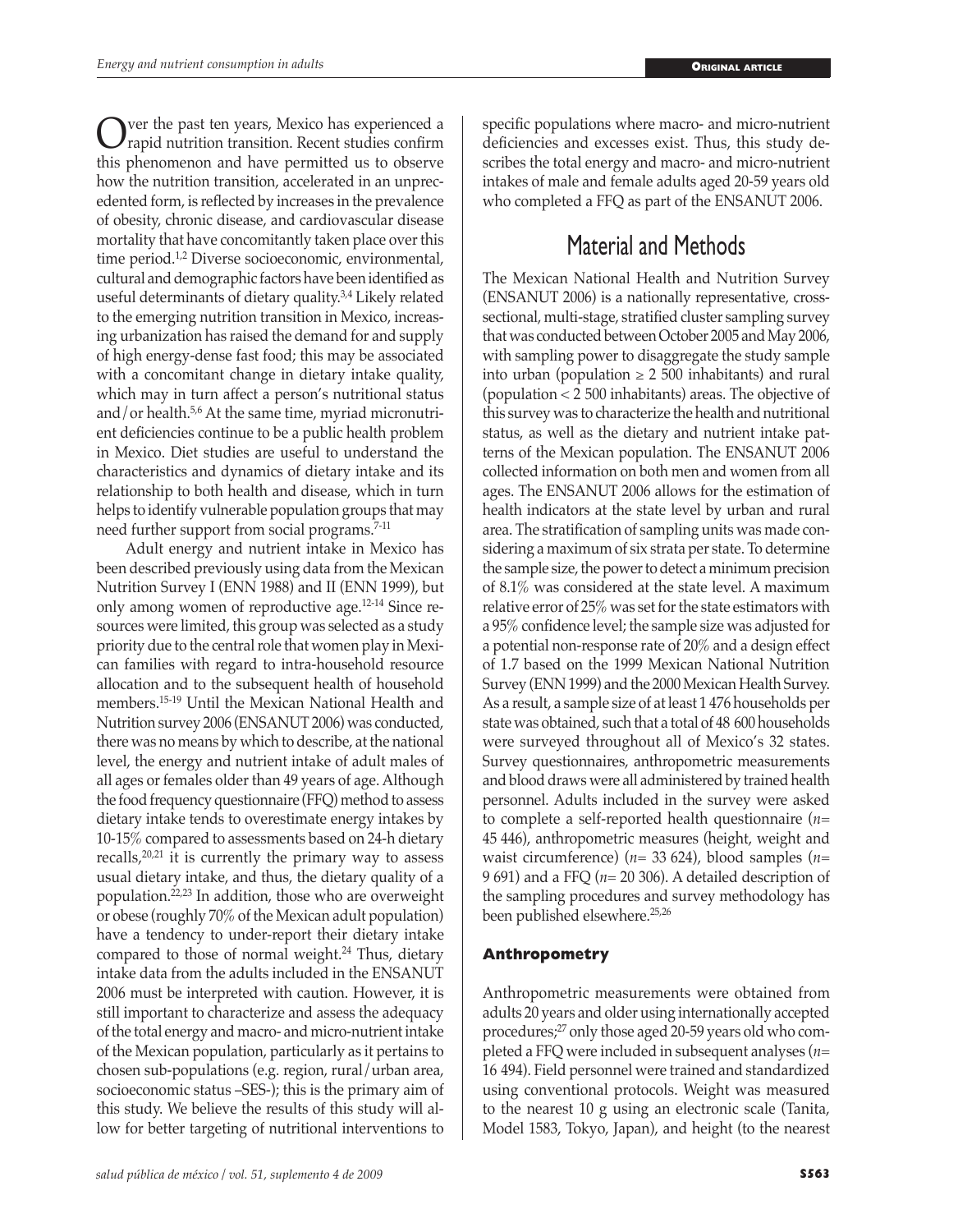millimeter) using a stadiometer with precision of 1mm (Dynatop E1, Mexico City, Mexico). Body mass index –BMI- (kg/m<sup>2</sup> ) was calculated for all individuals with complete height and weight information (*n*= 15 597) and their nutritional status was determined based on WHO cutoff points: underweight (BMI < 18.5); normal weight (BMI 18.5-24.9), overweight (BMI 25-29.9) and obese (BMI ≥ 30).<sup>28</sup> A binary indicator of obese versus non-obese  $(18.5 \leq BMI < 30)$  was also constructed. Those with a BMI less than 10 or greater than 59 (*n*= 149) and pregnant (*n*= 144) were excluded from all analyses.

#### **Regions included in the ENSANUT 2006**

The ENSANUT 2006 is representative of the four regions in Mexico: northern, central, Mexico City and southern. These four regions, having common geographic and socioeconomic characteristics, encompass all of Mexico's 32 states, with region (1) north: Baja California, Southern Baja California, Coahuila, Durango, Nuevo Leon, Sonora, Sinaloa, Tamaulipas and Zacatecas; region (2) central: Aguascalientes, Colima, Guanajuato, Hidalgo, Jalisco, Mexico, Michoacan, Nayarit, Querétaro, San Luis Potosí and Tlaxcala; region (3) Mexico City and; region (4) south: Campeche, Chiapas, Guerrero, Morelos, Oaxaca, Puebla, Quintana Roo, Tabasco, Veracruz and Yucatan. This regionalization scheme has been used in previous epidemiologic analyses to make withincountry comparisons.29,30

## **Configuration of a socioeconomic status index**

Information collected from the ENSANUT 2006 on household conditions (floor material, roof material, wall material, number of persons residing in the household), basic household infrastructure (e.g. water source and disposal) and total number of domestic appliances in the household (e.g., radio, television and refrigerator) was used to construct a SES index. This was done using principal component analysis (PCA) following a methodology reported in the second National Nutrition Survey (ENN 1999).<sup>13,31,32</sup> Households with incomplete data on any of the aforementioned household characteristics were excluded from the PCA (*n*= 55). Based on these household characteristics, the primary factor extracted from the PCA explained 42% of the variability among households, based on their socioeconomic information. This factor had large loadings for household characteristics such as sewer system and indoor plumbing. Households were naturally divided into tertiles based on the value of this primary component, that served as a proxy to classify households as either low, medium or high socioeconomic status.

To estimate the dietary intake of adults included in the ENSANUT 2006, a previously validated semiquantitative FFQ was used that included 101 foods, or 14 different food groups.<sup>20</sup> Standardized personnel administered the FFQ to a nationally-representative subsample of male and female adults (*n*= 16 494) who were asked about their dietary intake over the previous seven days, including the portion size of the foods most often consumed in Mexico according to the ENN 1999. This sub-sample included one of every three households in the entire ENSANUT 2006 sample and all 16 494 adults who completed the FFQ were included in this analysis. The obtained dietary intake data was converted into average grams (g) or milliliters (ml) of food consumed per person per day. A diverse and extensive food composition database compiled by researchers from the National Institute of Public Health (INSP) was then used to determine the mean energy (kcal) and macro- and micro-nutrient intake per capita per day.33 Individuals with missing and/or aberrant dietary intake data were excluded from all subsequent analyses with respect to diet (*n*= 543).

## **Total energy, macro- and micro-nutrient intake statistical analyses**

To evaluate macro- and micro-nutrient intake, the Dietary Reference Intakes (DRIs) proposed by the Institute of Medicine of the United States were used as the reference.<sup>34</sup> To describe and evaluate the macro- and micro-nutrient intake of adults included in this study, the percent of adequacy was calculated (PA) for energy and selected macro- and micro-nutrients (fiber, protein, fat, carbohydrates, vitamin A, vitamin C, folate, iron, zinc and calcium). The PA compares the estimated Average Daily Nutrient Intake (ADNI) relative to the DRIs for energy and each analyzed nutrient based on the age and sex of each individual. The ADNI were expressed in g, mg or mcg for macro- and micro-nutrients. The PA for energy was calculated using the Energy Estimated Requirement (EER); to calculate the PA for carbohydrates, 50% of total energy intake was used and for fat, 30% of the total energy intake was used, based on the DRIs.<sup>35-37</sup> In addition, the PAs for protein, iron, zinc, vitamin C, vitamin A (Retinal Equivalents) (RE) and folic acid were determined using the estimated average requirement (EAR); whereas for calcium and fiber adequate intake (AI) was used. Risk of total energy, macro- or micronutrient inadequacy intake was defined as having a PA < 50%. Individuals were classified as having a risk of excessive intake of carbohydrates when the proportion of carbohydrates included in their total energy intake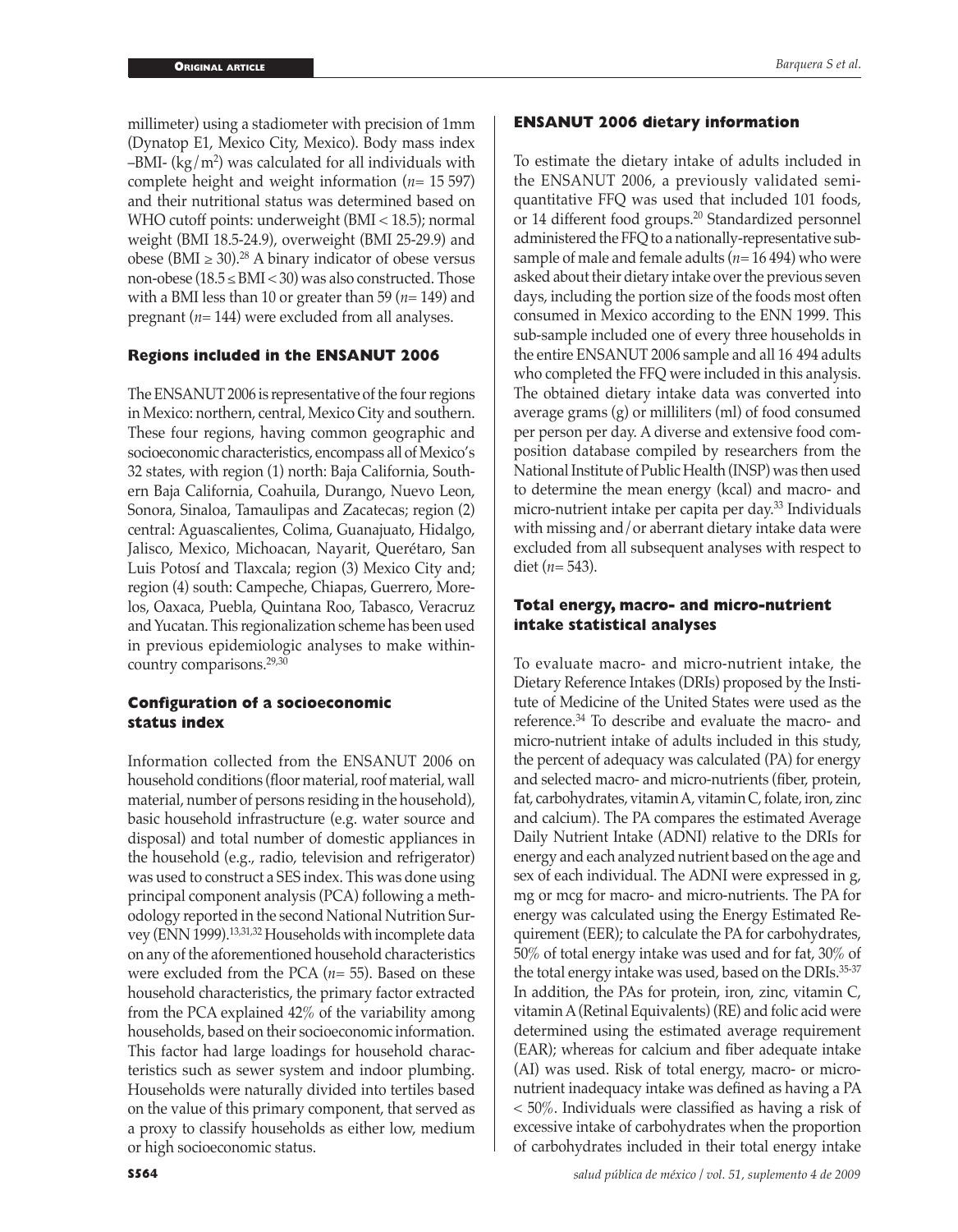was > 65%. Excessive fat intake was defined as having a proportion of total energy intake from fat  $> 35\%$ .<sup>38</sup> Aberrant data was reviewed case by case and corrected when possible. If the reported value was not biologically plausible and the information to correct the case was not available the individual case was eliminated from subsequent analyses ( $n=543, 3.29\%$ ). To estimate the total energy requirement of cases without weight and/ or height information (*n*= 897, 5.4%) the median weight or height for the population of the same age and sex was imputed.<sup>39</sup> Average PA and risk of inadequacy intake (PA < 50%) were calculated by sex, BMI category (obese, nonobese), region, rural/urban area, and SES index tertile. The percent of total energy intake from macro-nutrients and saturated fat, and the subsequent percent of adults at risk of excessive carbohydrate and/or fat intake was calculated according to these same sociodemographic factors as well as by age group; underweight individuals were excluded from these analyses (*n*= 160). Due to the skewed distribution of nutrient intake, average PA and risk of inadequacy intake data were expressed by the median and the 25-75 inter-quartile range (IQR). To evaluate statistically significant differences the ADNIs and PAs were log-transformed and means were compared using unadjusted linear regression models. This procedure was also performed for nutrient densities per 1 000 kcal. Multiple comparisons were adjusted using Bonferroni's method. Differences in populations at risk of inadequacy was evaluated using unadjusted logistic regression models.<sup>40</sup> When models were stratified by BMI category only, those with both a calculated BMI and complete dietary intake data were included in the sample size. The complex survey design was accounted for in all statistical analyses using the SVY module with STATA release 9 (College Station, TX, USA).\* Statistical significance was defined as a *p*-value < 0.05.

## **Ethical Considerations**

All participants signed an informed consent form prior to the survey interview. The survey and the written informed consent form were approved by the Ethics Committee of the National Institute of Public Health.

# Results

A nationally representative sub-sample of 16 494 male and female adults aged 20 years and older who participated in the ENSANUT 2006 were included in this study. Total of 15 746 adults were analyzed after excluding pregnant or lactating women (*n*= 205) and adults with missing information or aberrant dietary intake values (*n*= 543); this final sample size is representative of a population of 47 946 764 nationwide. Characteristics of the study sample are presented in Table I.

Total energy, macro- and micro-nutrient intake, and PA are presented in Table II. Only those non-pregnant or lactating with a calculated BMI and complete dietary

#### **Table I Characteristics of the study population. Mexico, ENSANUT 2006**

|                                      | n       | %    |
|--------------------------------------|---------|------|
| Sex                                  |         |      |
| Men                                  | 5898    | 40.0 |
| Women                                | 9848    | 60.0 |
|                                      | 15746   |      |
| Age group                            |         |      |
| 20 to 29                             | 3856    | 26.8 |
| 30 to 39                             | 5 3 2 3 | 29.9 |
| 40 to 49                             | 4 0 4 0 | 25.2 |
| 50 to 59                             | 2 5 2 7 | 18.1 |
|                                      | 15 746  |      |
| Body Mass Index (kg/m <sup>2</sup> ) |         |      |
| Low weight                           | 167     | IJ   |
| Normal                               | 4 2 9 2 | 28.0 |
| Overweight                           | 6016    | 39.3 |
| Obesity                              | 4829    | 31.6 |
|                                      | 15 304* |      |
| Region                               |         |      |
| North                                | 2934    | 19.8 |
| Center                               | 5 9 5 1 | 29.7 |
| Mexico city                          | 673     | 20.6 |
| South                                | 6 188   | 29.9 |
|                                      | 15746   |      |
| Area                                 |         |      |
| Rural                                | 6466    | 19.4 |
| Urban                                | 9 2 8 0 | 80.6 |
|                                      | 15746   |      |
| Socioeconomic status tertile         |         |      |
| Low                                  | 7679    | 30.6 |
| Medium                               | 5 0 5 6 | 34.5 |
| High                                 | 2956    | 34.9 |
|                                      | 15 691  |      |

Sample size: 15 746, weighted cases: 47 648 569

Stata Corporation. Stata 7 reference manual extract: release 7. College <sup>\*</sup> includes lactating women (*n*= 61) Station, TX: Stata Press 2001.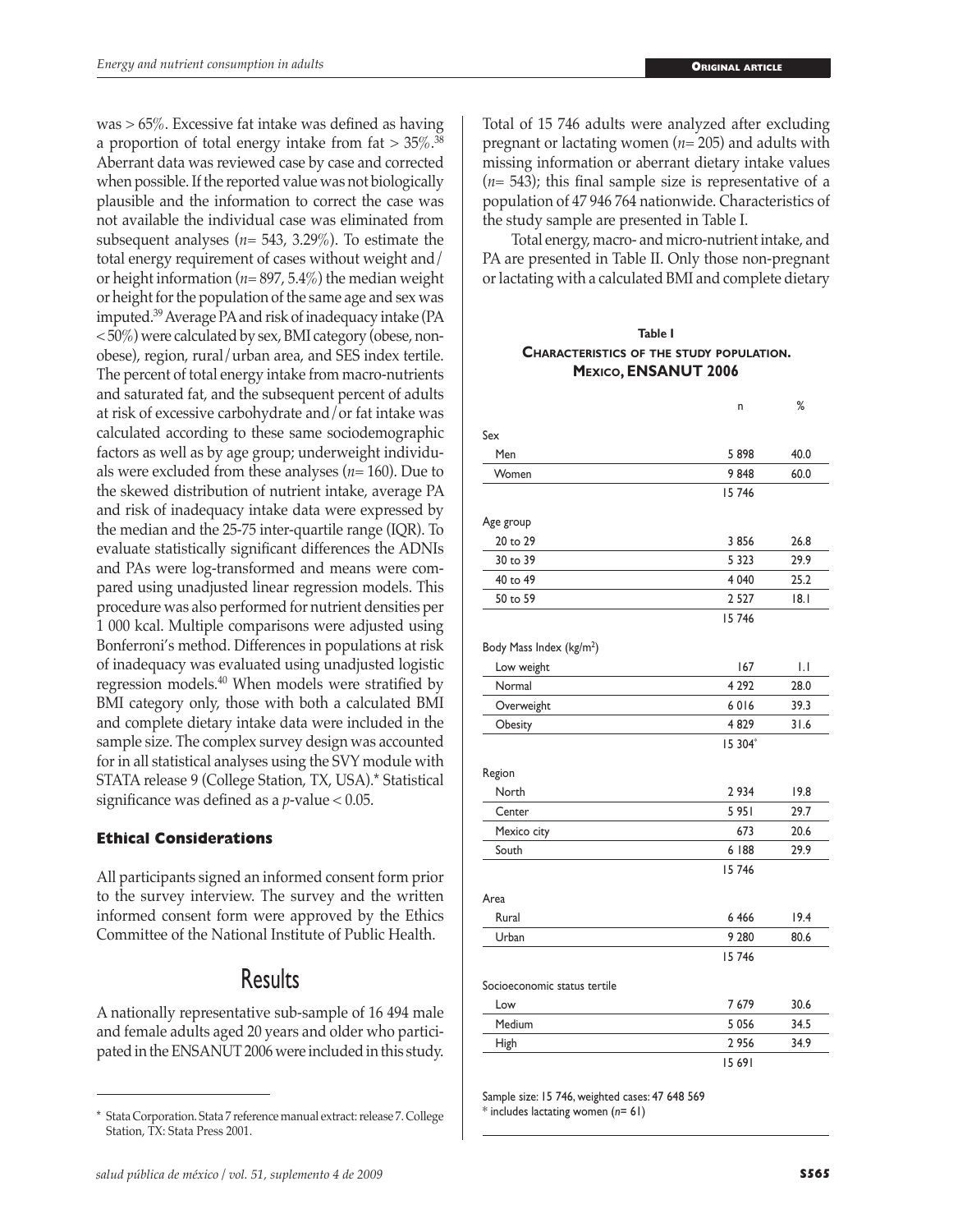|                         |                  | NUTRIENT INTAKE, ADEQUA |                     |                                    |                        | Table II                         |                     |                                   | CY AND PERCENT OF INADEQUACY INTAKE (<50%) AT THE NATIONAL LEVEL, BY REGION AND AREA.* |                           |                        |                 |                      |
|-------------------------|------------------|-------------------------|---------------------|------------------------------------|------------------------|----------------------------------|---------------------|-----------------------------------|----------------------------------------------------------------------------------------|---------------------------|------------------------|-----------------|----------------------|
|                         |                  |                         |                     |                                    |                        | MEXICO, ENSANUT 2006             |                     |                                   |                                                                                        |                           |                        |                 |                      |
|                         |                  |                         |                     |                                    |                        | Region                           |                     |                                   |                                                                                        |                           |                        | Area            |                      |
|                         |                  | National                |                     | North <sup>§,a</sup>               |                        | Center <sup>#b</sup>             |                     | Mexico City&,c                    | South <sup>*,d</sup>                                                                   |                           | $Runal^{\in}$          |                 | Urban $^{\emptyset}$ |
|                         |                  | Median $(p 25 - p 75)$  |                     | Median $(p 25 - p 75)$             |                        | Median $(p 25 - p 75)$           |                     | Median $(p 25 - p 75)$            | Median $(p 25 - p 75)$                                                                 |                           | Median $(p 25 - p 75)$ | Median          | $(p 25 - p 75)$      |
| Intake                  |                  |                         |                     |                                    |                        |                                  |                     |                                   |                                                                                        |                           |                        |                 |                      |
| Energy (kcal)           | 73               | $(1277 - 2325)$         | 1743 <sup>d</sup>   | $(1288 - 2329)$                    | 1718 <sup>d</sup>      | $(1279 - 2341)$                  | $1782^{d}$          | $(1350 - 2337)$                   | $(1221 - 2281)$<br>$1699$ abc                                                          | 1644                      | $(1189 - 2253)$        | 1750°           | $(1296 - 2336)$      |
| Fiber (g)               | 20.7             | $(14.7 - 28.2)$         | $19.2^b$            | $(13.8 - 26.7)$                    | $22.0^{\circ}$         | $(15.9 - 30.0)$                  | $19.4^{\circ}$      | $(14.3 - 26.6)$                   | $(14.8 - 28.8)$<br>21.2 <sup>bd</sup>                                                  | 22.7                      | $(15.7 - 31.2)$        | $20.3^\circ$    | $(14.5 - 27.6)$      |
| Protein (g)             | 52.5             | $(38.4 - 69.7)$         | $52.7^{\circ}$      | $(39.2 - 70.3)$                    | $53.$ <sup>a</sup>     | $(38.6 - 70.3)$                  | 55.2 <sup>d</sup>   | $(40.3 - 71.6)$                   | $(36.6 - 67.4)$<br>50.5 <sup>abc</sup>                                                 | 47.8                      | $(34.8 - 65.5)$        | $53.8^\circ$    | $(39.5 - 70.5)$      |
| Fat (g)                 | 49.9             | $(33.5 - 69.3)$         | 53.9 <sup>b</sup>   | $(38.3 - 74.7)$                    | 49.2ª                  | $(33.0 - 70.0)$                  | 53.1 <sup>b</sup>   | $(37.1 - 69.3)$                   | $(29.5-64.1)$<br>44.4 <sup>abc</sup>                                                   | 402                       | $(26.4 - 59.2)$        | $52.1^\circ$    | $(36.2 - 71.5)$      |
| Cholesterol (mg)        |                  | 186.1 (103.8-290.4)     | $215.2^{b}$         | $(126.4 - 323.0)$                  | 181.1 <sup>a</sup>     | $(98.3 - 287.8)$                 | 176.7ª              | $(106.6 - 268.7)$                 | $174.5abc$ (91.0-283.8)                                                                | 141.3                     | $(74.0 - 242.1)$       | $197.3^{\circ}$ | $(110.4 - 299.2)$    |
| Saturated fat (g)       | $\frac{43}{5}$   | $(8.7 - 21.7)$          | 16.0 <sup>b</sup>   | $(10.5 - 22.8)$                    | $14.9^{\circ}$         | $(9.1 - 23.0)$                   | 14.3a               | $(9.1 - 21.6)$                    | $(7.4 - 19.8)$<br>12.5 <sup>abc</sup>                                                  | $\frac{10}{11}$           | $(6.5 - 17.4)$         | $15.2^\circ$    | $(9.4 - 22.7)$       |
| Monounsaturated fat (g) | 13.9             | $(8.7 - 20.4)$          | 15.9 <sup>bcd</sup> | $(10.6 - 22.4)$                    | 13.5 <sup>acd</sup>    | $(8.2 - 20.1)$                   | 14.7 <sup>abd</sup> | $(10.0 - 21.0)$                   | $(7.5 - 18.7)$<br>$12.4$ <sup>abc</sup>                                                | 10.5                      | $(6.5 - 16.6)$         | $14.7^\circ$    | $(9.5 - 21.2)$       |
| Polyunsaturated fat (g) | 8.5              | $(5.4 - 13.2)$          | 10.2 <sup>bcd</sup> | $(6.9 - 14.8)$                     | 8.6 <sup>dc</sup>      | $(5.5 - 13.0)$                   | $\frac{3}{10}$      | $(5.5 - 12.1)$                    | $(4.5 - 12.5)$<br>$7.6$ abc                                                            | 6.9                       | $(4.0 - 11.5)$         | ိ8<br>8         | $(5.8 - 13.4)$       |
| Carbohydrates (g)       |                  | 262.0 (193.6-353.1)     | 247.8 <sup>bd</sup> | $(181.1 - 329.7)$                  | 262.7 <sup>a</sup>     | $(197.5 - 360.2)$                | 274.7               | $(202.1 - 352.7)$                 | 265.8 <sup>a</sup> (194.0-363.5)                                                       | 266.9                     | $(194.7 - 375.1)$      | 260.5°          | $(193.1 - 350.2)$    |
| Vitamin A (ER)          |                  | 465.5 (266.7-757.8)     |                     | 394.2 <sup>cd</sup> (243.8-631.0)  | 455.7                  | $(255.8 - 771.2)$                |                     | 551.5 <sup>ab</sup> (329.7-883.2) | 457.3 abc (238.1-767.7)                                                                | 330.1                     | $(189.2 - 579.7)$      | 501.4°          | $(291.5 - 790.8)$    |
| Vitamin C (mg)          | 80.2             | $(38.5 - 148.4)$        | 66.4bc              | $(32.4 - 118.4)$                   |                        | 82.5 <sup>acd</sup> (40.5-163.4) |                     | 97.2 <sup>abd</sup> (48.0-179.2)  | 74.4 bc (36.2-140.8)                                                                   | 60.7                      | $(27.8 - 118.7)$       | 85.0°           | $(42.3 - 157.7)$     |
| Folate (mcg)            | 228.3            | $(164.8 - 309.7)$       |                     | 237.6 <sup>bcd</sup> (171.9-324.5) | 234.5 <sup>ad</sup>    | $(169.2 - 319.2)$                |                     | 233.4 <sup>ad</sup> (171.1-304.4) | 213.9 abc (152.6-292.9)                                                                | 204.0                     | $(141.0 - 289.5)$      | 234.8°          | $(170.3 - 313.9)$    |
| Iron (mg)               | 10.6             | $(7.8 - 14.3)$          | 10.5 <sup>cd</sup>  | $(7.8 - 14.5)$                     | 10.6 <sup>cd</sup>     | $(7.8 - 14.5)$                   | $\frac{5}{2}$       | $(7.9 - 13.4)$                    | $(7.6 - 14.4)$<br>10.6 <sup>ab</sup>                                                   | $\frac{8}{2}$             | $(7.6 - 15.0)$         | $10.5^\circ$    | $(7.8 - 14.1)$       |
| Iron heme (mg)          | $\overline{0.3}$ | $(0.15 - 0.57)$         | 0.41                | $(0.21 - 0.71)$                    | $\overline{3}$         | $(0.14 - 0.58)$                  | 0.36                | $(0.20 - 0.60)$                   | $(0.11 - 0.47)$<br>0.25                                                                | 0.17                      | $(0.07 - 0.35)$        | 0.36            | $(0.18 - 0.61)$      |
| Iron non-heme (mg)      | $\overline{0}$   | $(7.5 - 13.7)$          | 0.0                 | $(7.4 - 13.9)$                     | 10.3                   | $(7.5 - 13.9)$                   | $\overline{0}$      | $(7.5 - 12.9)$                    | $(7.2 - 13.9)$<br>$\overline{a}$                                                       | 10.5                      | $(7.4 - 14.5)$         | $\overline{0}$  | $(7.5 - 13.5)$       |
| Zinc (mg)               | 7.3              | $(5.3 - 9.7)$           | 7.3 <sup>d</sup>    | $(5.4 - 10.1)$                     | 7.4 <sup>d</sup>       | $(5.4 - 10.0)$                   | 7.5 <sup>ab</sup>   | $(5.3 - 9.5)$                     | $(4.9 - 9.3)$<br>7.0 <sup>abc</sup>                                                    | 6.7                       | $(4.7 - 9.2)$          | 74°             | $(5.4 - 9.8)$        |
| Calcium (mg)            | 804.9            | $(563.3 -$<br>1123.4)   | 736.5bcd            | (021.5)<br>$(504.0 -$              | 840.8 <sup>ad</sup>    | $(590.5 -$<br>1176.2             | 844.7 <sup>a</sup>  | 1160.5<br>$(579.3 -$              | $(559.7 -$<br>(123.7)<br>795.8 <sup>ab</sup>                                           | 806.3                     | (148.7)<br>$(549.1 -$  | 804.1°          | $(567.3 - 1118.1)$   |
| Adequacy (%)            |                  |                         |                     |                                    |                        |                                  |                     |                                   |                                                                                        |                           |                        |                 |                      |
| Energy                  | 87.2             | $(63.9 - 114.5)$        | 84.9                | $(63.7 - 112.6)$                   | 87.7                   | $(64.6 - 113.8)$                 | 88.3                | $(66.1 - 114.1)$                  | $(62.5 - 117.5)$<br>87.5                                                               | 84.4                      | $(61.2 - 116.0)$       | 87.8            | $(64.6 - 114.1)$     |
| Fiber                   | 72.0             | $(51.0 - 100.3)$        | 65.8 <sup>b</sup>   | $(45.6 - 93.4)$                    | 77.6 <sup>acd</sup>    | $(55.5 - 104.3)$                 | 66.6 <sup>d</sup>   | $(47.7 - 92.8)$                   | $(52.2 - 103.1)$<br>73.9 bc                                                            | 80.2                      | $(55.6 - 112.2)$       | $70.4^\circ$    | $(50.1 - 110.3)$     |
| Protein                 | 126.9            | $(93.4 - 169.9)$        | 128.1 <sup>d</sup>  | $(95.1 - 170.2)$                   | 128.4 <sup>d</sup>     | $(93.9 - 171.5)$                 | 130.7               | $(97.1 - 175.4)$                  | $(22.5abc (88.6-163.9))$                                                               | 116.5                     | $(84.7 - 160.4)$       | $129.7^{\circ}$ | $(95.6 - 172.0)$     |
| Fat                     | 73.2             | $(50.2 - 103.8)$        | 78.4 <sup>bd</sup>  | $(56.2 - 110.6)$                   | 73.0 <sup>ad</sup>     | $(49.7 - 103.5)$                 | 74.7 <sup>d</sup>   | $(54.8 - 103.4)$                  | 68.0 <sup>abc</sup> (44.4-100.2)                                                       | $\frac{8}{9}$             | $(41.4-91.4)$          | $75.5^\circ$    | $(53.2 - 106.7)$     |
| Carbohydrates           | 104.9            | $(77.2 - 139.3)$        | 96.6 <sup>bd</sup>  | $(71.4 - 129.0)$                   | 105.9 <sup>ad</sup>    | $(79.2 - 138.8)$                 | 107.2 <sup>d</sup>  | $(78.6 - 139.2)$                  | $(09.8abc (79.3-147.4)$                                                                | $\mathbf{r} = \mathbf{r}$ | $(80.1 - 152.1)$       | $103.5^\circ$   | $(76.6 - 137.2)$     |
| Vitamin A               | 83.9             | $(48.3 - 140.1)$        | 72.2 <sup>cd</sup>  | $(44.0 - 115.9)$                   | 83. I <sup>bd</sup>    | $(46.9 - 141.8)$                 |                     | 00.4 <sup>abd</sup> (59.6-157.0)  | $83.3$ <sup>abc</sup> (43.7-142.1)                                                     | 61.3                      | $(35.2 - 108.9)$       | 89.6°           | $(52.6 - 146.2)$     |
| Vitamin C               | 122.4            | $(57.8 - 229.1)$        | 99.8 <sup>bc</sup>  | $(49.2 - 180.4)$                   | $127.7$ <sup>acd</sup> | $(59.4 - 251.7)$                 | <b>149.1</b>        | $(69.6 - 269.8)$                  | $114.1^{\circ}$ (55.4-212.9)                                                           | 92.6                      | $(43.3 - 182.3)$       | $129.7^{\circ}$ | $(62.9 - 239.0)$     |
| Folate                  | 71.2             | $(51.4 - 96.6)$         | 74.2bcd             | $(53.7 - 101.4)$                   | 73.2 <sup>ad</sup>     | $(52.8 - 99.6)$                  | 72.9 ad             | $(53.3 - 95.1)$                   | $(47.4-91.4)$<br>66.6 abc                                                              | 63.6                      | $(43.7 - 90.1)$        | $73.2^\circ$    | $(53.1 - 98.0)$      |
| lron                    | I54.7            | $(108.7 - 211.6)$       | 154.0 <sup>cd</sup> | $(108.6 - 214.8)$                  | 155.2 <sup>d</sup>     | $(108.9 - 216.6)$                | 58.5ª               | $(110.6 - 202.8)$                 | 52.2 <sup>abc</sup> (106.9-210.1)                                                      | 54.9                      | $(104.5 - 221.6)$      | $154.5^\circ$   | $(109.4 - 209.3)$    |
| Zinc                    | 93.7             | $(68.1 - 125.7)$        | 95.8 <sup>d</sup>   | $(69.0 - 128.8)$                   | 97.0 <sup>d</sup>      | $(69.7 - 127.9)$                 | 93.7 <sup>d</sup>   | $(68.5 - 126.2)$                  | 89.1 <sup>abc</sup> (63.8-121.8)                                                       | 86.6                      | $(61.3 - 121.0)$       | 95.5°           | $(69.3 - 127.0)$     |
| Calcium                 | 78.4             | $(54.1 - 109.2)$        | 71.1 <sup>bcd</sup> | $(49.2 - 99.6)$                    | 82.   ad               | $(57.4 - 114.7)$                 | 82.6ª               | $(56.7 - 113.3)$                  | $77.9ab$ (53.2-109.8)                                                                  | 78.5                      | $(53.3 - 112.5)$       | 78.4°           | $(54.3 - 108.0)$     |
|                         |                  |                         |                     |                                    |                        |                                  |                     |                                   |                                                                                        |                           |                        |                 | Continued            |

**S566** *salud pública de méxico / vol. 51, suplemento 4 de 2009*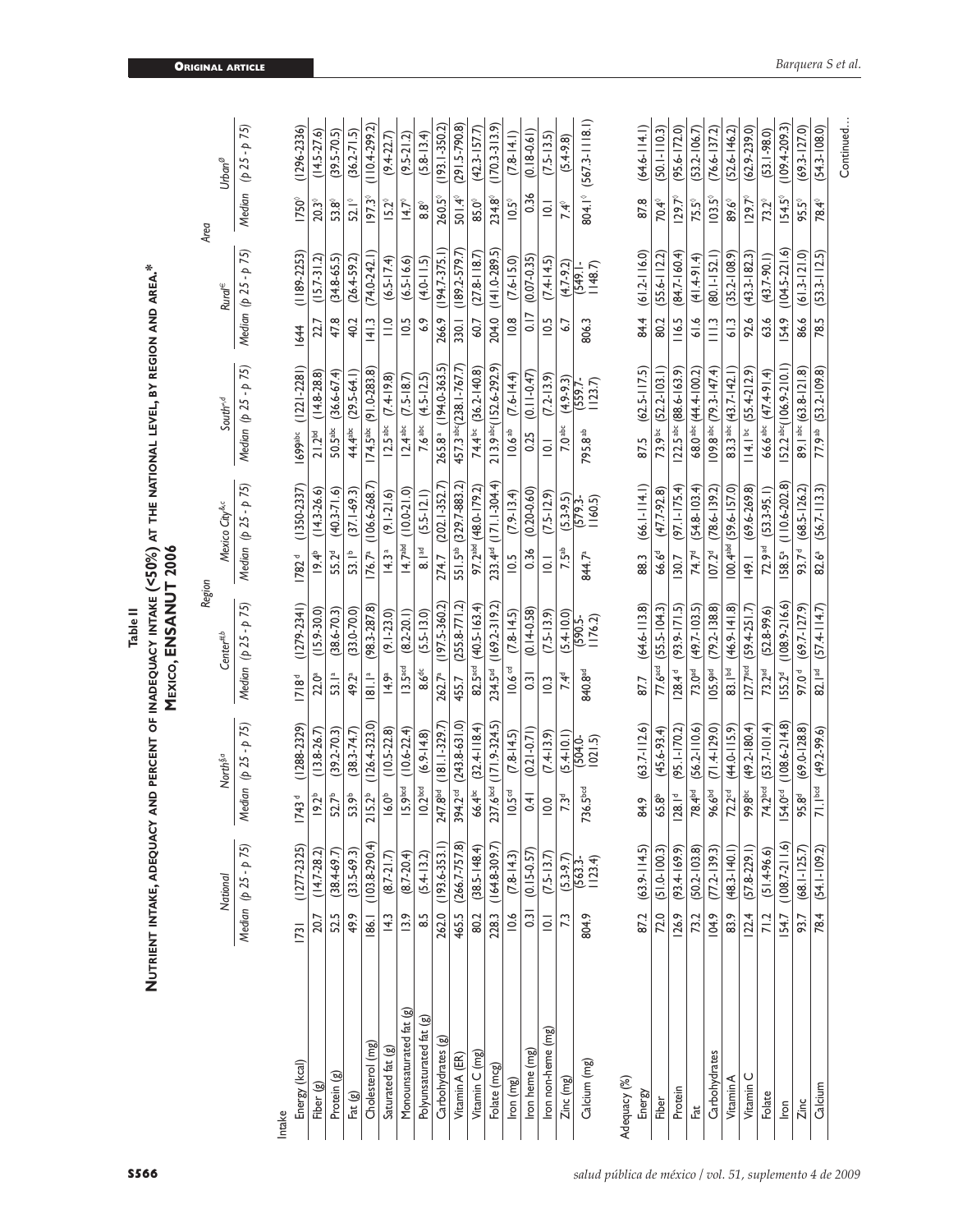|                                 |                       |                                  |                            | Region                    |                                       |                          | Area                               |
|---------------------------------|-----------------------|----------------------------------|----------------------------|---------------------------|---------------------------------------|--------------------------|------------------------------------|
|                                 | Nationa <sup> ‡</sup> | North <sup>§,a</sup><br>$\aleph$ | $Center^{H,b}$<br>$\aleph$ | Mexico City&c<br>$\aleph$ | $\mathsf{South}^{\neq,d}$<br>$\aleph$ | Rural <sup>€</sup><br>৯ৎ | Urban $^{\mathcal{O}}$<br>$\aleph$ |
| Prevalence of inadequacy intake |                       |                                  |                            |                           |                                       |                          |                                    |
| Energy                          | $\frac{15}{11}$       | $10.8^\text{d}$                  | $\frac{4}{1}$              | 9.8                       | $\frac{a}{2}$                         | 14.4                     | $10.8^\circ$                       |
| Fiber                           | 23.6                  | $29.7^{bd}$                      | $18.8$ <sup>acd</sup>      | $26.4^{b}$                | 22.5 <sup>ab</sup>                    | 19.4                     | $24.7^\circ$                       |
| Protein                         | 2.9                   | 2.2 <sup>d</sup>                 | 2.6 <sup>d</sup>           | 2.0 <sup>d</sup>          | 4.4 abc                               | 4.2                      | $2.7^\circ$                        |
| Fat                             | 24.8                  | $19.5^{b}$                       | 25.2 <sup>ad</sup>         | $20.4^d$                  | $30.9a$ bc                            | 37.2                     | $21.8^\circ$                       |
| Carbohydrates                   | $\frac{8}{6}$         | 7.7                              | 6.6                        | 6.4                       | 6.9                                   | 7.4                      | 6.7                                |
| Vitamin A                       | 26.2                  | 30.8 <sup>b</sup>                | $27.2^{\mathrm{ac}}$       | 15.8 <sup>bd</sup>        | $29.4^c$                              | 39.9                     | $22.9^\circ$                       |
| Vitamin C                       | 21.3                  | $25.4^{bc}$                      | 20.4 <sup>d</sup>          | 16.4 <sup>d</sup>         | $22.8$ ac                             | 29.9                     | $19.2^\circ$                       |
| Folate                          | 23.5                  | 20.9 <sup>d</sup>                | $22.3^d$                   | $20.4^d$                  | $28.6a$ bc                            | 32.4                     | $21.3^\circ$                       |
| Iron                            | 2.3                   | $\frac{\infty}{\cdot}$           | 2.3                        | 2.4                       | 2.6                                   | 3.3                      | $\overline{2}$ .                   |
| Zinc                            | $\frac{2}{3}$         | 9.2 <sup>d</sup>                 | 8.9 <sup>d</sup>           | 8.8 <sup>d</sup>          | $13.4$ abc                            | $\frac{14.3}{ }$         | $9.3^\circ$                        |
| Calcium                         | 21.0                  | $26.3$ bcd                       | $ 8.1$ <sup>ad</sup>       | 18.6a                     | 22.0 <sup>a</sup>                     | 22.2                     | 20.7                               |

‡ Sample size: 15 746, weighted cases: 47 648 569

§ Sample size: 2 934, weighted cases: 9 475 380

# Sample size: 5 951, weighted cases: 14 150 450

& Sample size: 673, weighted cases: 9 848 639

≠ Sample size: 6 188, weighted cases: 14 174 101

€ Sample size: 6 466, weighted cases: 9 228 092

 $\varnothing$  Sample size: 9 280, weighted cases: 38 420 477

◊ Statistically different from rural

<sup>‡</sup> Sample size: 15 746, weighted cases: 47 648 569<br><sup>\$</sup> Sample size: 2 934, weighted cases: 9 475 380<br><sup># S</sup>ample size: 573, weighted cases: 9 48 639<br><sup># S</sup>ample size: 673, weighted cases: 9 848 639<br><sup>#</sup> Sample size: 6 466, w a,b,c,d. Diffrent superindices represent statistically significant differences among regions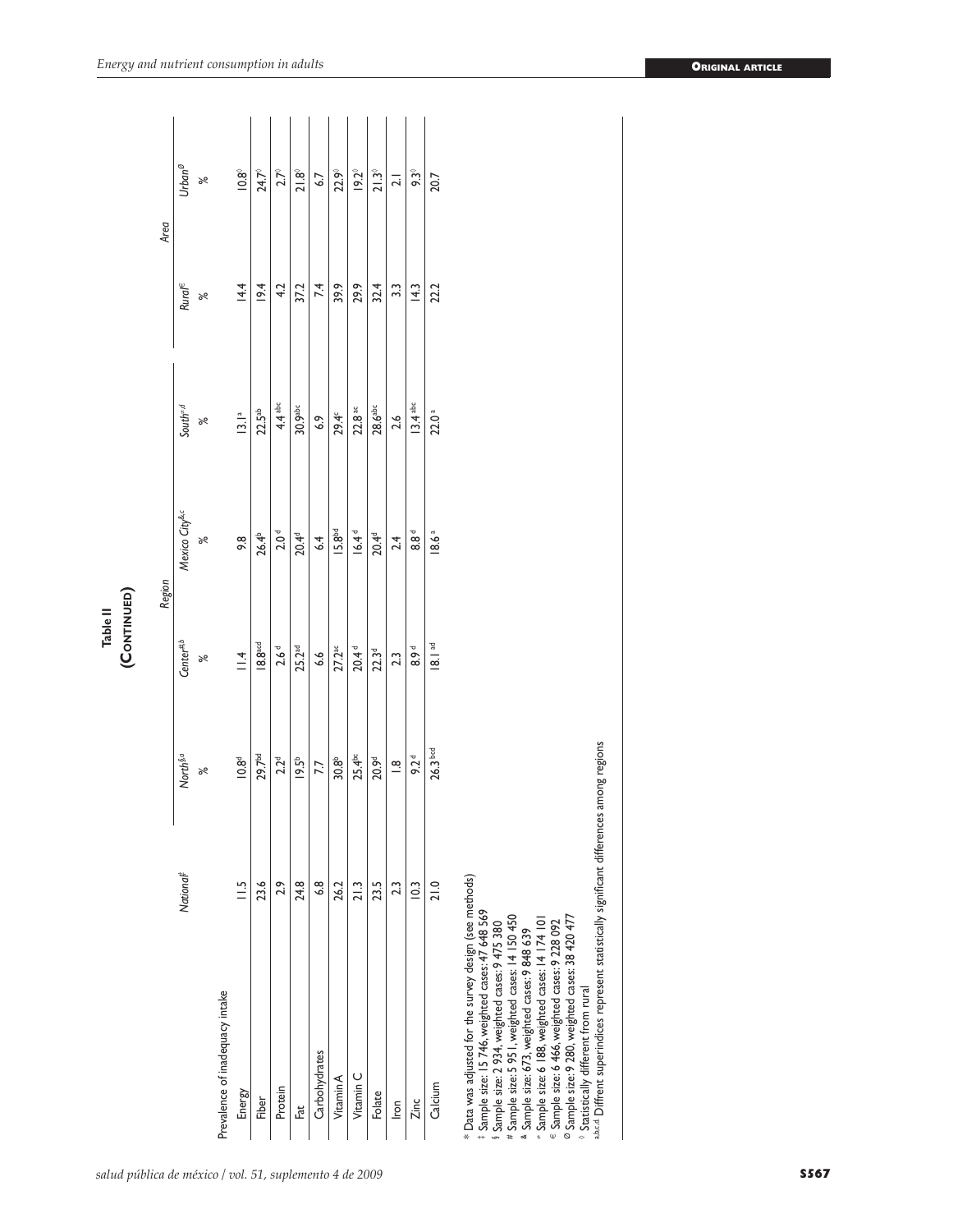data were included in these analyses. At the national level, a median total energy intake of 1 731 calories (kcal per capita per day) was estimated, equivalent to a PA of 87.2%. Significant differences in median total energy intake were found between the southern region and the three other regions in Mexico, and between urban and rural areas (Table II). The lowest PAs were observed for vitamin A  $(61.3\%)$ , total fat  $(61.6\%)$  and folic acid  $(63.6\%)$ and were among those who live in rural areas (*p* < 0.05) (Table II). The median fiber consumption estimated at the national level was 20.7 g, with significant differences among regions (Table II). The PA for protein for the entire study sample was 126.9% (Table II). Protein was identified as being the nutrient with the highest PA, with carbohydrates having the next highest PA across all four regions and both rural and urban areas (Table II). For the entire study sample, a prevalence of inadequacy intake greater than 20% was observed for vitamin A (26.2%), fiber (23.6%), total fat (24.8%), folic acid (23.5%), vitamin C (21.3%) and calcium (21%) (Table II).

When stratified by sex, a median total energy intake of 1 963 kcal was observed in men and 1 592 in women ( $p < 0.05$ ), however the PA for protein, fat and carbohydrates were all higher among women and also statistically significantly different than those among men (Table III). The PA of iron, calcium and folate was higher in men than women ( $p < 0.05$ ) Total energy intakes for the low, medium and high SES index tertile were 1 653 kcal, 1 707 kcal, and 1 825 kcal, respectively, and all statistically significantly different from each other (Table III). The low SES tertile had significantly lower median intakes and adequacies of all the reported macro- and micro-nutrients compared with the high SES tertile, with the exception of the dietary intake of carbohydrates that was not statistically significantly different between the lowest and highest SES tertile (Table III).

Figure 1 shows the median total energy intake by age group, stratified by BMI categories (normal, overweight and obese). A lower energy intake is observed with each rise in age group. Obese subjects reported a lower total energy intake than the normal weight subjects among all age groups. For example, normal adults 20- 25 years old reported 1 898 kcal and 55-59 years olds, 1 624 kcal (a 15% decrease) while obese adults 20-25 years old reported 1 810 kcal and 50-59 years old, 1 480 kcal (a 18.2% decrease) (data not shown). When macro- and micro-nutrient intake and PA are compared across BMI categories, normal subjects show significantly higher intakes and PA of most macro- and micro-nutrients (data not shown). However, when the same macro- and micronutrients are expressed as densities (per 1 000 kcal) no statistically significant differences are observed across BMI categories (data not shown).

We also estimated the macro-nutrient contribution to per capita total energy intake and the percent of adults at risk of excessive carbohydrate and/or fat intake by different sociodemographic indicators (age group, sex, region, area, SES tertile). At the national level, on average, adults (excluding those who are underweight) consumed 61.5% of their calories from carbohydrates, 11.9% from proteins and 26.2% from fat (Table IV). Fat intake was < 30% across all of the sociodemographic groups (age group, sex, region, rural/urban area, SES tertiles, BMI category) (Table IV). The highest proportion of fat and saturated fat intakes were observed among all those adults living in the northern region and those from the high SES index tertile (Table IV). Based on the entire study sample, a total of 34.8% of the Mexican population is estimated to be at risk of excessive carbohydrate intake and 12.7% of excessive fat intake. Rural areas appeared to have the highest percentage of the population at risk of excessive carbohydrate intake (54.8%) and the lowest of fat (7.6%) (Table IV). In contrast, the northern region had the highest percentage of the population at risk of excessive fat intake (20.7%) (Table IV).

# **Discussion**

Our article describes for the first time the total energy, macro- and micro-nutrient intake of both male and female adults aged 20-59 years old in Mexico. Based on the FFQ administered to a sub-sample of adults in the ENSANUT 2006, we found a median national total energy intake of 1 731 kcal, with a statistically significantly higher total energy intake among males than females across all age groups, as well as in the northern region and Mexico City, when compared to the southern region. At the national level, adequacies were at an acceptable range for all the analyzed nutrients. However, an important limitation of study results, with respect to micro-nutrient intake, is that it is difficult to measure the usual intake of certain micronutrients, such as iron and zinc.23,41 The more developed northern region, urban areas and the high SES index tertile all showed the highest median intake of total and saturated fat and the lowest median fiber intake. In contrast, those living in rural areas and in the southern region of Mexico had the lowest median intake of fat and micro-nutrients (vitamin A, vitamin C, folate and calcium) and the highest median fiber intake. Although these findings were similar to those observed in 1999 (second Mexican Nutrition Survey), $12$  the results from the two surveys cannot be directly compared since the methods were different (e.g. a 24-hr recall was used to assess dietary intake in the 1999 survey, but for logistical reasons a FFQ was used in ENSANUT 2006 and a different food composition table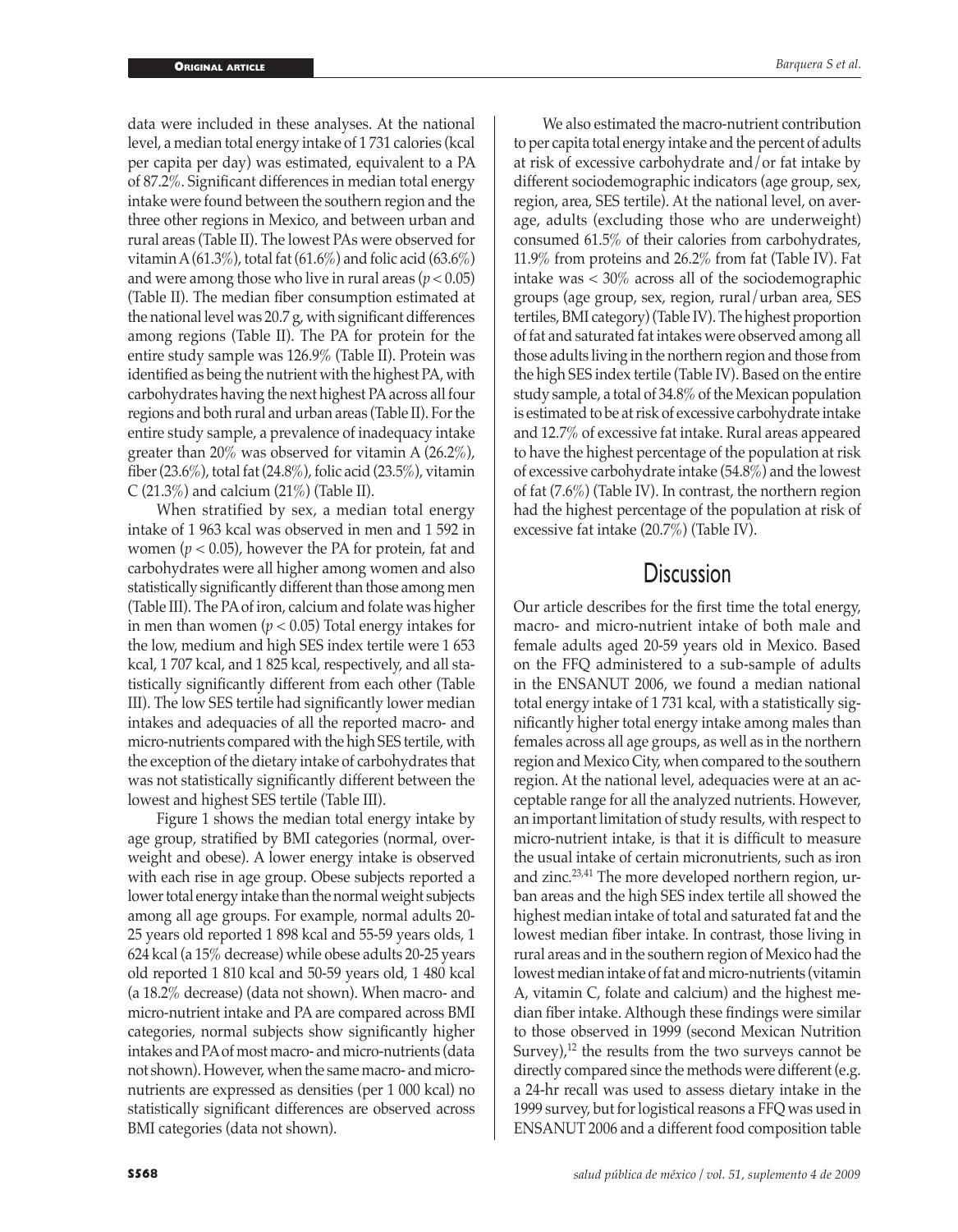## **Table III Nutrient intake, adequacy and percent of inadequacy intake (< 50%) by sex and tertile of socioeconomic level.\* Mexico, ENSANUT 2006**

|                              |        |                    | Sex                |                    |                    |                    |                       | Socioeconomic level      |                     |                    |
|------------------------------|--------|--------------------|--------------------|--------------------|--------------------|--------------------|-----------------------|--------------------------|---------------------|--------------------|
|                              |        | Men <sup>#</sup>   |                    | Women§             |                    | Low <sup>at#</sup> |                       | Medium <sup>b&amp;</sup> |                     | High <sup>c</sup>  |
|                              | Median | $(b 25 - b 75)$    | Median             | $(p 25 - p 75)$    | Median             | $(p 25 - p 75)$    | Median                | $(p 25 - p 75)$          | Median              | $(p 25 - P 75)$    |
| Intake                       |        |                    |                    |                    |                    |                    |                       |                          |                     |                    |
| Energy (kcal)                | 1963   | $(1475 - 2673)$    | $1592^{\circ}$     | $(1178-2091)$      | 1653 <sup>bc</sup> | $(1187 - 2230)$    | 1707 <sup>ac</sup>    | $(1264 - 2292)$          | 1825 <sup>ab</sup>  | $(1378 - 2379)$    |
| Fiber $(g)$                  | 22.8   | $(16.1 - 30.5)$    | $19.4^\circ$       | $(13.9 - 26.8)$    | $21.6^{bc}$        | $(15.0 - 30.3)$    | $20.4$ <sup>ac</sup>  | $(14.9 - 28.2)$          | $20.1^{ab}$         | $(14.2 - 27.1)$    |
| Protein (g)                  | 57.4   | $(42.8 - 77.7)$    | 49.2 $^{\circ}$    | $(35.9 - 65.1)$    | 47.6bc             | $(35.0 - 64.7)$    | 51.3ac                | $(38.6 - 68.0)$          | 57.6 <sup>ab</sup>  | $(42.7 - 75.5)$    |
| Fat $(g)$                    | 55.0   | $(38.2 - 77.4)$    | $46.2^\circ$       | $(30.9 - 65.1)$    | $41.0^{bc}$        | $(27.6 - 60.6)$    | 49.3 <sup>ac</sup>    | $(34.2 - 68.6)$          | 57. $1^{ab}$        | $(40.5 - 76.2)$    |
| Cholesterol (mg)             | 214.5  | $(121.0 - 336.7)$  | $168.1^\circ$      | $(92.2 - 259.2)$   | $158.8^{bc}$       | $(79.7 - 259.3)$   | $185.5$ <sup>ac</sup> | $(105.2 - 295.0)$        | 207.1 <sup>a</sup>  | $(122.2 - 309.7)$  |
| Saturated fat (g)            | 15.7   | $(9.9 - 23.7)$     | $13.3^\circ$       | $(8.1 - 20.3)$     | $11.3^{bc}$        | $(6.8 - 17.7)$     | $14.2$ <sup>ac</sup>  | $(8.7 - 21.0)$           | 17.3 <sup>ab</sup>  | $(11.1-24.9)$      |
| Monounsaturated fat (g)      | 15.7   | $(10.3 - 22.9)$    | $12.7^\circ$       | $(7.9 - 18.8)$     | 10.9 <sup>bc</sup> | $(6.9 - 17.3)$     | $13.8^{\circ}$        | $(8.8 - 20.0)$           | 16.1 <sup>ab</sup>  | $(11.1 - 22.7)$    |
| Polyunsaturated fat (g)      | 9.6    | $(6.2 - 14.5)$     | $7.8^\circ$        | $(5.1 - 11.9)$     | 7.4 <sup>bc</sup>  | $(4.4 - 11.9)$     | 8.6 <sup>ac</sup>     | $(5.6 - 13.3)$           | 9.1 <sup>ab</sup>   | $(6.4 - 13.8)$     |
| Carbohydrates (g)            | 294.I  | $(218.1 - 390.7)$  | $243.2^\circ$      | $(179.9 - 324.1)$  | 262.3              | $(189.6 - 363.0)$  | 259.1                 | $(192.2 - 351.9)$        | 264.9               | $(197.1 - 349.4)$  |
| Vitamin A (ER)               | 457.1  | $(265.5 - 739.3)$  | 469.8              | $(268.0 - 763.7)$  | 352.4bc            | $(194.4 - 595.2)$  | $466.2$ <sup>ac</sup> | $(268.4 - 750.6)$        | 571.6 <sup>ab</sup> | $(339.1 - 874.3)$  |
| Vitamin C (mg)               | 77.1   | $(36.2 - 142.6)$   | $82.0^\circ$       | $(40.1 - 153.6)$   | 58.1bc             | $(27.8 - 114.1)$   | 82.0 <sup>ac</sup>    | $(41.0-147.2)$           | 99.9ab              | $(48.1 - 181.7)$   |
| Folate (mcg)                 | 250.8  | $(179.9 - 334.2)$  | $215.2^{\circ}$    | $(155.5 - 292.3)$  | 209.8bc            | $(147.0 - 294.8)$  | 228.9 <sup>ac</sup>   | $(168.8 - 314.1)$        | 242.9ab             | $(175.6 - 315.9)$  |
| Iron (mg)                    | 11.5   | $(8.7 - 15.6)$     | $9.9^\circ$        | $(7.3 - 13.3)$     | 10.5 <sup>c</sup>  | $(7.5 - 14.5)$     | 10.3                  | $(7.7 - 13.9)$           | 10.9 <sup>ab</sup>  | $(8.2 - 14.4)$     |
| Iron heme (mg)               | 0.38   | $(0.19 - 0.69)$    | 0.29               | $(0.13 - 0.50)$    | 0.19               | $(0.08 - 0.39)$    | 0.32                  | $(0.17 - 0.55)$          | 0.43                | $(0.24 - 0.70)$    |
| Iron non-heme (mg)           | 11.0   | $(8.3 - 14.9)$     | 9.5                | $(6.9 - 12.8)$     | 0.1                | $(7.2 - 13.9)$     | 9.9                   | $(7.3 - 13.4)$           | 10.3                | $(7.8 - 13.8)$     |
| Zinc (mg)                    | 8.0    | $(5.9 - 10.9)$     | $6.8^\circ$        | $(4.9-9.0)$        | 6.7 <sup>bc</sup>  | $(4.8-9.1)$        | 7.2ac                 | $(5.2 - 9.5)$            | 7.9 <sup>ab</sup>   | $(5.9 - 10.3)$     |
| Calcium (mg)                 | 856.1  | $(611.5 - 1186.1)$ | 774.4 <sup>0</sup> | $(530.2 - 1088.8)$ | 772.8c             | $(526.2 - 1091.5)$ | 786.2                 | $(563.7 - 1082.3)$       | 852.2ab             | $(583.8 - 1184.3)$ |
| Adequacy (%)                 |        |                    |                    |                    |                    |                    |                       |                          |                     |                    |
| Energy                       | 79.3   | $(60.1 - 106.4)$   | $91.6^\circ$       | $(68.3 - 120.7)$   | $83.6^{bc}$        | $(61.0 - 114.5)$   | $85.6$ <sup>ac</sup>  | $(63.9 - 114.5)$         | $91.3^{ab}$         | $(66.8 - 114.7)$   |
| Fiber                        | 62.4   | $(43.6 - 83.7)$    | 79.8 <sup>0</sup>  | $(56.6 - 110.1)$   | 75.5bc             | $(52.3 - 106.1)$   | 72.0 <sup>ac</sup>    | $(50.7-99.9)$            | 69.0ab              | $(50.3 - 95.3)$    |
| Protein                      | 122.2  | $(91.1 - 165.3)$   | $130.5^{\circ}$    | $(95.1 - 172.5)$   | $116.4^{bc}$       | $(84.7 - 158.0)$   | 124.8 <sup>ac</sup>   | $(93.6 - 164.3)$         | $139.4^{ab}$        | $(102.9 - 182.7)$  |
| Fat                          | 66.0   | $(46.3 - 92.4)$    | 79.0 <sup>0</sup>  | $(53.3 - 111.3)$   | 63.3bc             | $(42.6 - 93.0)$    | 73.4 <sup>ac</sup>    | $(51.8-101.8)$           | $83.2^{ab}$         | $(58.5 - 112.7)$   |
| Carbohydrates                | 93.9   | $(70.7 - 125.5)$   | $112.4^\circ$      | $(83.3 - 150.0)$   | 106.2 <sup>c</sup> | $(78.1 - 146.8)$   | 103.4                 | $(76.7 - 139.3)$         | 104.6 <sup>a</sup>  | $(77.0 - 135.9)$   |
| Vitamin A                    | 73.1   | $(42.5 - 118.3)$   | $93.6^\circ$       | $(53.3 - 152.7)$   | 64.7bc             | $(35.7 - 111.9)$   | 84.4 <sup>ac</sup>    | $(49.1 - 139.1)$         | $104.1^{ab}$        | $(60.2 - 159.3)$   |
| Vitamin C                    | 102.7  | $(48.3 - 190.2)$   | $136.3^{\circ}$    | $(66.3 - 253.3)$   | $89.6^{bc}$        | $(42.6 - 173.7)$   | $124.4$ <sup>ac</sup> | $(62.1 - 225.8)$         | $149.2^{ab}$        | $(73.9 - 276.5)$   |
| Folate                       | 78.4   | $(56.2 - 104.4)$   | $66.8^\circ$       | $(48.2 - 91.1)$    | $65.2^{bc}$        | $(45.5 - 91.8)$    | $71.4$ <sup>ac</sup>  | $(52.6 - 98.0)$          | 75.9ab              | $(54.8 - 98.7)$    |
| Iron                         | 191.3  | $(145.5 - 259.9)$  | $130.5^{\circ}$    | $(94.7 - 177.7)$   | 149.8 <sup>c</sup> | $(102.3 - 211.1)$  | 151.9 <sup>c</sup>    | $(106.1 - 207.6)$        | 160.8 <sup>ab</sup> | $(116.7 - 217.5)$  |
| Zinc                         | 85.1   | $(63.2 - 115.6)$   | 99.9               | $(72.2 - 132.5)$   | $85.4^{bc}$        | $(61.7 - 118.4)$   | $91.7^{ac}$           | $(67.5 - 122.6)$         | $101.3^{ab}$        | $(75.1 - 134.0)$   |
| Calcium                      | 83.2   | $(58.7 - 115.5)$   | 74.7 <sup>0</sup>  | $(51.2 - 106.4)$   | 75.3c              | $(50.8 - 107.4)$   | 76.6 <sup>c</sup>     | $(54.1 - 105.7)$         | $82.2^{ab}$         | $(56.9 - 116.1)$   |
|                              |        | $\%$               |                    | $\%$               |                    | $\%$               |                       | $\%$                     |                     | $\%$               |
| Prevalence of adequacy < 50% |        |                    |                    |                    |                    |                    |                       |                          |                     |                    |
| Energy                       |        | 14.3               |                    | $9.6^\circ$        |                    | 13.9 bc            |                       | 11.0a                    |                     | 9.8a               |
| Fiber                        |        | 32.7               |                    | $17.5^{\circ}$     |                    | 22.2               |                       | 24.2                     |                     | 24.6               |
| Protein                      |        | 3.0                |                    | 3.0                |                    | 4.5 bc             |                       | 2.5a                     |                     | 2.0a               |
| Fat                          |        | 29.9               |                    | $21.4^{\circ}$     |                    | 35.1 bc            |                       | 23.0 ac                  |                     | 17.6 ab            |
| Carbohydrates                |        | 9.3                |                    | $5.2^{\circ}$      |                    | 7.4                |                       | 6.8                      |                     | 6.3                |
| Vitamin A                    |        | 31.6               |                    | $22.6^\circ$       |                    | 37.8 bc            |                       | 25.5 ac                  |                     | 16.9 ab            |
| Vitamin C                    |        | 25.6               |                    | $18.4^\circ$       |                    | 30.1 bc            |                       | 19.3 ac                  |                     | 15.7 ab            |
| Folate                       |        | 17.8               |                    | $27.3^{\circ}$     |                    | 30.7 bc            |                       | 22.0 ac                  |                     | 18.7 ab            |
| Iron                         |        | 0.3                |                    | $3.7^\circ$        |                    | 3.5 <sup>c</sup>   |                       | 2.3                      |                     | 1.5 <sup>a</sup>   |
| Zinc                         |        | 12.8               |                    | $8.6^\circ$        |                    | 14.8 <sup>bc</sup> |                       | $9.5$ ac                 |                     | 7.0 <sup>ab</sup>  |
| Calcium                      |        | 17.2               |                    | $23.5^\circ$       |                    | 23.9 bc            |                       | $21.3^{ab}$              |                     | 18.3 ab            |

\* Data was adjusted for the survey design (see methods)

‡ Sample size: 5 898, weighted cases: 19 179 137

§ Sample size: 9 848, weighted cases: 28 469 432

# Sample size: 7 679, weighted cases: 14 495 259

& Sample size: 5 056, weighted cases: 16 344 255

<sup>≠</sup> Sample size: 2 956, weighted cases: 16 508 680

◊ Statistically different from men

a,b,c. Different superindices represent statistically significant differences among socioeconomic index levels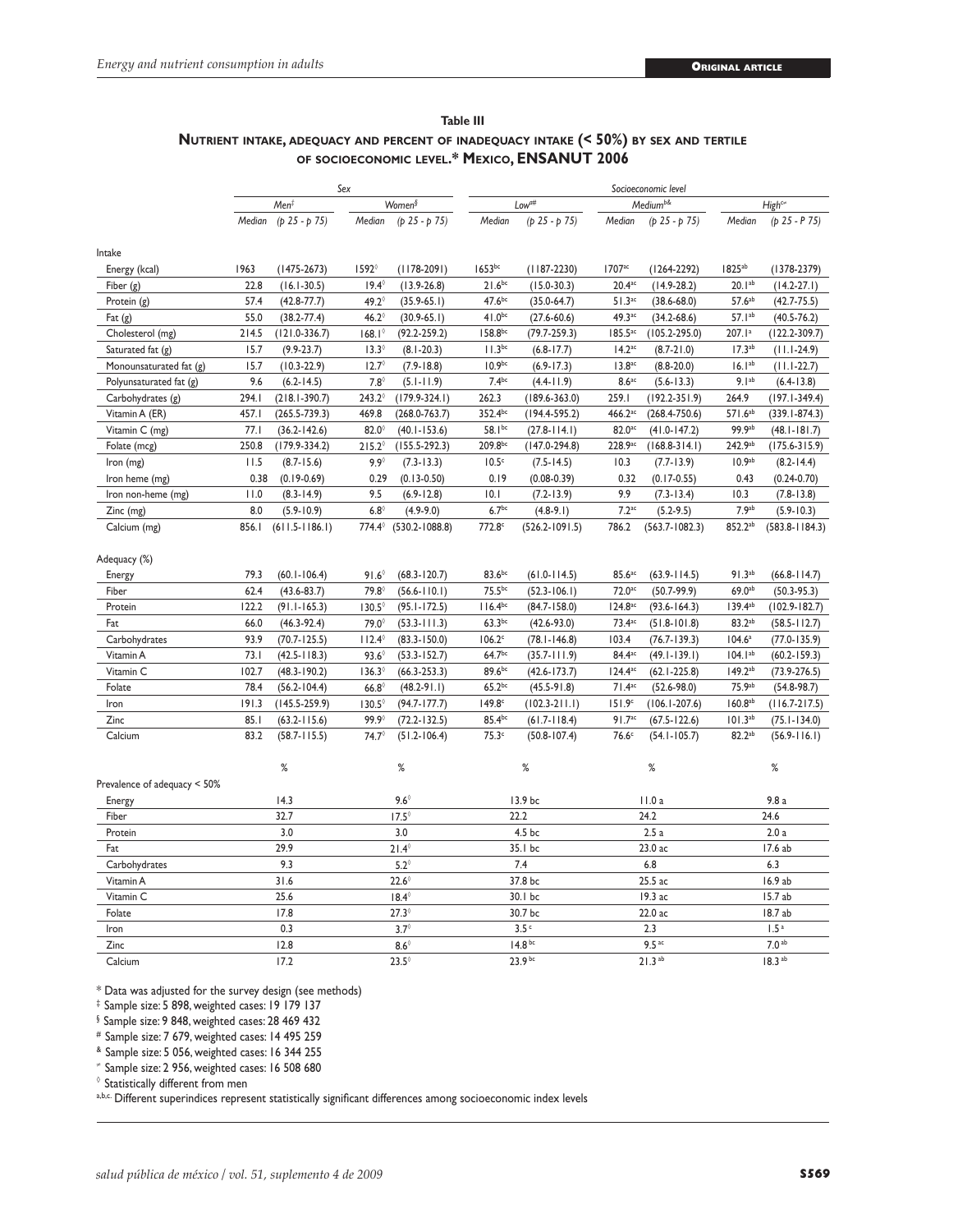



was used); in addition, the target population in the 1999 survey was not representative of all Mexican adults (as mentioned above, only adult women from 12-49 years participated at that time due to budget constraints).

Protein adequacy was higher than 100% among all sociodemographic groups analyzed. While the overweight and obese participants in this study may have under-reported their dietary intake on the FFQ, it is apparent that protein intake is sufficient among the entire Mexican population. This finding may be indicative of the nutrition transition in Mexico where protein intake tends to increase as the economic development of country increases.7,42,43 Yet, due to the limitations of the FFQ itself, the study's findings that the median total energy intake appears to be adequate and not excessive in Mexico, as well as among all the study's sub-populations, must be interpreted with caution. Moreover, while

| Table IV                                                                                             |  |
|------------------------------------------------------------------------------------------------------|--|
| <b>PROPORTION OF ENERGY FROM MACRO-NUTRIENTS AND PERCENT OF ADULTS AT RISK OF EXCESSIVE INTAKES.</b> |  |
| <b>MEXICO, ENSANUT 2006</b>                                                                          |  |

|                      |      |                   |      | Percent of energy from macronutrients |      |                   |     |                   | Percent of adults at risk<br>of excessive intakes |             |
|----------------------|------|-------------------|------|---------------------------------------|------|-------------------|-----|-------------------|---------------------------------------------------|-------------|
|                      |      | Carbohydrates     |      | Proteins                              |      | Fat               |     | Saturated fat     | Carbohydrates                                     | Fat         |
|                      |      | Median (p25, p75) |      | Median (p25, p75)                     |      | Median (p25, p75) |     | Median (p25, p75) | %                                                 | %           |
| Age (years)          |      |                   |      |                                       |      |                   |     |                   |                                                   |             |
| 20 to 29             | 61.4 | $(55.4-67.8)$     | 11.6 | $(10.2 - 13.1)$                       | 26.8 | $(21.6-32.1)$     | 7.7 | $(5.6 - 10.1)$    | 35.2                                              | 14.8        |
| 30 to 39             | 61.1 | $(54.9 - 67.9)$   | 11.8 | $(10.5 - 13.5)$                       | 26.4 | $(21.0 - 31.8)$   | 7.7 | $(5.4 - 10.2)$    | 34.4                                              | 12.2        |
| 40 to 49             | 61.8 | $(55.8 - 68.2)$   | 11.9 | $(10.7 - 13.7)$                       | 25.7 | $(20.5 - 30.7)$   | 7.4 | $(5.3-9.8)$       | 36.4                                              | 11.6        |
| 50 to 59             | 61.6 | $(55.3 - 67.0)$   | 12.7 | $(11.0-14.3)$                         | 25.8 | $(20.9 - 31.5)$   | 7.6 | $(5.3 - 10.0)$    | 32.4                                              | 11.7        |
| Sex                  |      |                   |      |                                       |      |                   |     |                   |                                                   |             |
| Male                 | 61.5 | $(55.5 - 67.9)$   | 11.8 | $(10.5 - 13.5)$                       | 26.4 | $(21.0-31.4)$     | 7.6 | $(5.4-9.9)$       | 34.4                                              | 12.8        |
| Female               | 61.5 | $(55.2 - 67.8)$   | 12.0 | $(10.6 - 13.7)$                       | 26.1 | $(20.9 - 31.5)$   | 7.6 | $(5.4 - 10.2)$    | 35.1                                              | 12.6        |
| Region*              |      |                   |      |                                       |      |                   |     |                   |                                                   |             |
| North                | 58.5 | $(52.7-64.2)$     | 12.2 | $(10.8 - 14.1)$                       | 28.9 | $(24.1 - 33.8)$   | 8.5 | $(6.4 - 10.9)$    | 22.6                                              | 20.7        |
| Center               | 61.6 | $(55.3 - 68.3)$   | 11.9 | $(10.6 - 13.6)$                       | 26.0 | $(20.7 - 31.4)$   | 7.7 | $(5.5 - 10.5)$    | 36.0                                              | 2.1         |
| Mexico City          | 61.2 | $(55.1 - 66.3)$   | 2.1  | $(10.5 - 13.8)$                       | 26.5 | $(22.1 - 31.3)$   | 7.4 | $(5.4-9.8)$       | 30.4                                              | $  \cdot  $ |
| South                | 63.9 | $(57.5 - 70.1)$   | 11.6 | $(10.4 - 13.1)$                       | 24.2 | $(18.9 - 29.9)$   | 6.9 | $(4.7-9.2)$       | 44.8                                              | 8.9         |
| Area                 |      |                   |      |                                       |      |                   |     |                   |                                                   |             |
| Rural                | 66.3 | $(59.9 - 72.1)$   | 11.3 | $(10.3 - 12.7)$                       | 22.1 | $(17.2 - 27.8)$   | 6.1 | $(4.1 - 8.8)$     | 54.8                                              | 7.6         |
| Urban                | 60.6 | $(54.5 - 66.4)$   | 2.1  | $(10.6 - 13.8)$                       | 27.1 | $(22.2 - 32.1)$   | 7.8 | $(5.8 - 10.3)$    | 29.9                                              | 13.9        |
| Socioeconomic status |      |                   |      |                                       |      |                   |     |                   |                                                   |             |
| Low                  | 65.4 | $(58.8 - 71.2)$   | 11.4 | $(10.3 - 12.9)$                       | 23.2 | $(18.0 - 28.8)$   | 6.4 | $(4.3 - 8.9)$     | 51.4                                              | 8.7         |
| Medium               | 61.3 | $(55.8 - 67.1)$   | 11.9 | $(10.5 - 13.5)$                       | 26.4 | $(21.7-31.1)$     | 7.6 | $(5.2-9.9)$       | 32.5                                              | 11.7        |
| High                 | 58.8 | $(53.1 - 64.5)$   | 12.5 | $(11.0-14.3)$                         | 28.3 | $(23.8 - 32.8)$   | 8.5 | $(6.4 - 11.1)$    | 22.5                                              | 16.8        |
| <b>BMI</b>           |      |                   |      |                                       |      |                   |     |                   |                                                   |             |
| Non-obese            | 61.6 | $(55.4-68.1)$     | 11.8 | $(10.5 - 13.6)$                       | 26.1 | $(20.7 - 31.4)$   | 7.5 | $(5.3-9.9)$       | 35.4                                              | 13.0        |
| Obese                | 61.4 | $(55.4 - 67.2)$   | 12.0 | $(10.6 - 13.6)$                       | 26.3 | $(21.5-31.5)$     | 7.6 | $(5.5 - 10.1)$    | 33.8                                              | 11.3        |
| Total                | 61.5 | $(55.3 - 67.8)$   | 11.9 | $(10.6 - 13.69)$                      | 26.2 | $(20.9 - 31.4)$   | 7.6 | $(5.4 - 10.0)$    | 34.8                                              | 12.7        |

\* The total sample was 15 746 subjects with an expansion factor of 47 648 569 adults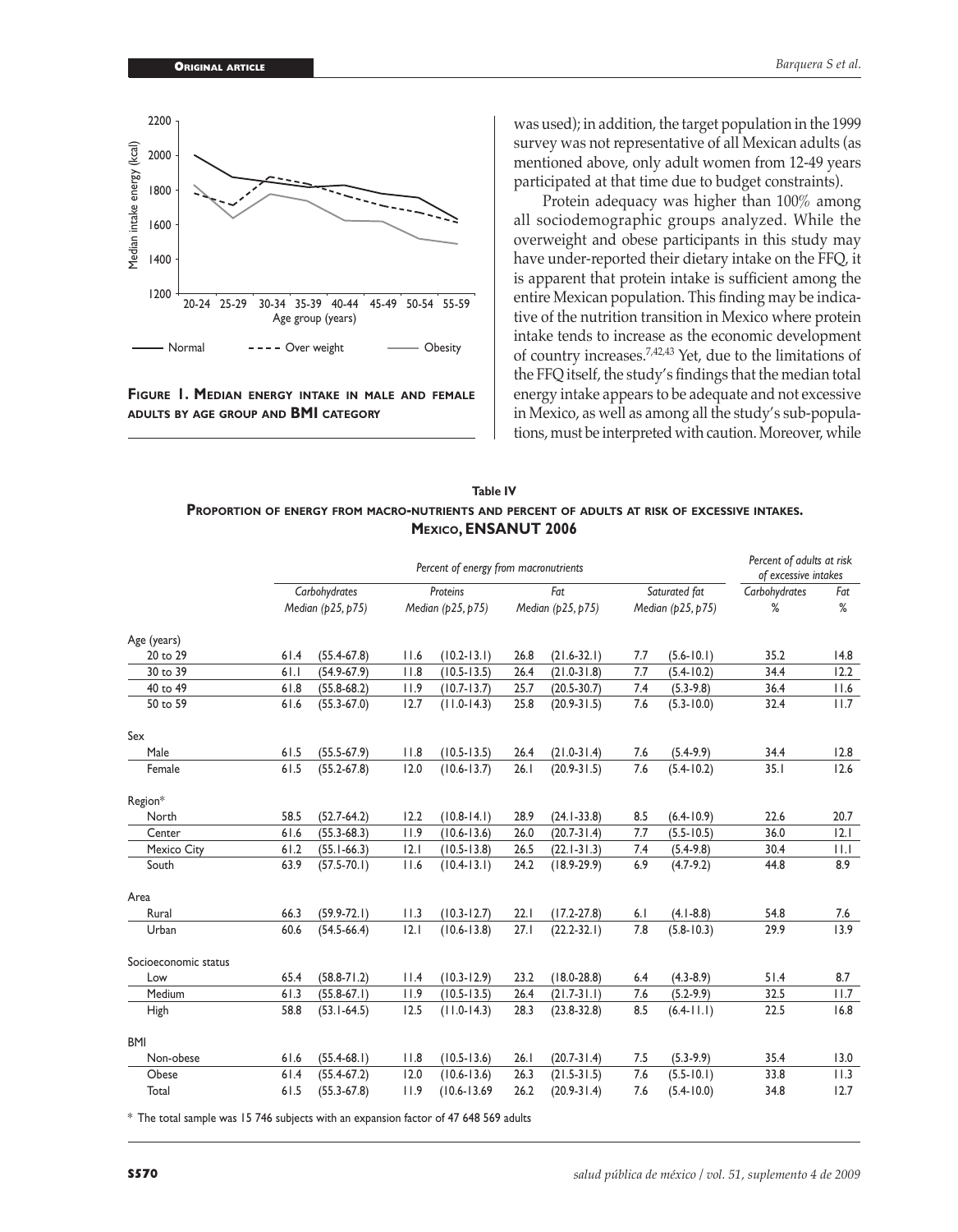total energy intake may be adequate across Mexico, this study makes clear that adequate total energy intake is not commensurate with adequate micro-nutrient (and some macro-nutrient) intake for many people. We found a significantly greater percentage of men had inadequate intakes of fiber, vitamin A, vitamin C and fat compared to women; while a greater percentage of women had inadequate intakes of folate and calcium that were significantly different than those of men. Adequate intake of vitamin A for men, and fiber in particular, is associated with chronic disease prevention,  $4\overline{4}$ ,  $45$  and among women, both adequate intake of folate and calcium has long been identified as critical to their reproductive and long-term health.35 This study also identified significant micro- and macro-nutrient inadequacies among both sexes within certain Mexican sub-populations. A greater percentage of the populations in the low SES tertile and rural areas was found to have inadequate intakes of vitamin A, vitamin C, folate, and zinc compared to either higher SES or urban counterparts. Thus, we believe that even greater efforts must be made through federal, state, and community programs to improve the nutrition of those in the low SES and those in rural areas, especially for populations that are both low SES and living in a rural area. However, while this study confirmed that myriad micro-nutrient inadequacies continue to persist among the most vulnerable sub-populations in Mexico, it also alludes to an improvement in iron intake among these populations. This is a positive finding and shows that the many initiatives in Mexico to improve iron intake over the past two decades may be working.46 In this study, we found that iron adequacies were very high. However, when we stratified by heme- and non-heme iron, only a small percentage of the total iron intake came from animal sources (heme-iron). Thus, our findings could be explained by a greater ingestion of ironfortified foods, likely as a result of different programs and regulations currently taking place in Mexico in an effort to decrease iron-deficiency anemia. Yet among certain regions and locations, this deficiency continues to be a significant public health problem, as has been demonstrated by previous studies performed at our research center. In addition to the source of iron, other variables such as absorption modifiers (i.e., phytates and tannins) could be contributing to iron-deficiency anemia in certain population groups.47-49 This phenomenon could explain, in part, why we found that high iron adequacies, along with a high prevalence of anemia, is still a problem.

Another important study finding is that a proportion of the Mexican population appears to be at risk of excessive carbohydrate and fat intake. And furthermore, that a greater percentage of the population in the lowest SES tertile have excessive carbohydrate intake and inadequate fat intake, significantly different than those of the other two SES tertiles; excessive carbohydrate intake and inadequate fat intake was also greater in rural areas and differed significantly from those in urban areas. Taken together, these results indicate that much of the Mexican population may be experiencing a nutrition transition, whereby total energy intake increases as a result of increased carbohydrate and fat consumption, and those in the lowest SES and in rural areas may be most susceptible to the effects of the emerging nutrition transition in Mexico.

When we further compared the macro- and micronutrient intake between BMI categories using density per 1 000 kcal, no significant differences were found in this regard, suggesting that people in Mexico, irrespective of their nutritional status, tend to consume diets of similar quality in terms of macro- and micro-nutrient intake; this is consistent with a previous study that found similar prevalences of iron deficiency anemia between obese and non-obese Mexican women.<sup>50</sup>

The high-fat and high-protein Mexican diet has been associated with a rapid increase in non-communicable chronic diseases currently taking place in the country.<sup>51</sup> Our study identifies important differences in both macro- and micro-nutrient consumption across diverse groups, for which micro-nutrient deficiencies must also be carefully acknowledged, along with macro-nutrient excess. Programs that aim to reduce carbohydrate and fat intake while increasing micro-nutrient intake could provide a dual opportunity to prevent nutrition-related chronic diseases associated with both over- and undernutrition.

#### **Acknowledgments**

We would like to thank Rebecca Kanter for her support in the preparation of this report.

#### **References**

<sup>1.</sup> Barquera S, Hotz C, Rivera J, Tolentino L, Espinoza J, Campos I, *et al*. Food consumption, food expenditure, anthropometric status and nutrition related diseases in Mexico. Nutrition and the double-burden of disease in developing countries. Rome: Food and Agricultural Organization (FAO), 2006.

<sup>2.</sup> García-García E, Llata-Romero M, Kaufer-Horwitz M, Tusié-Luna M, Calzada-León R, Vázquez-Velázquez V, *et al*. La obesidad y el síndrome metabólico como problema de salud pública. Una reflexión. Salud Publica de Mex 2008;50(6):530-547.

<sup>3.</sup> Murphy SP, Rose D, Hudes M, Viteri FE. Demographic and economic factors associated with dietary quality for adults in the 1987-88 Nationwide Food Consumption Survey. J Am Diet Assoc 1992;92(11):1352-1357.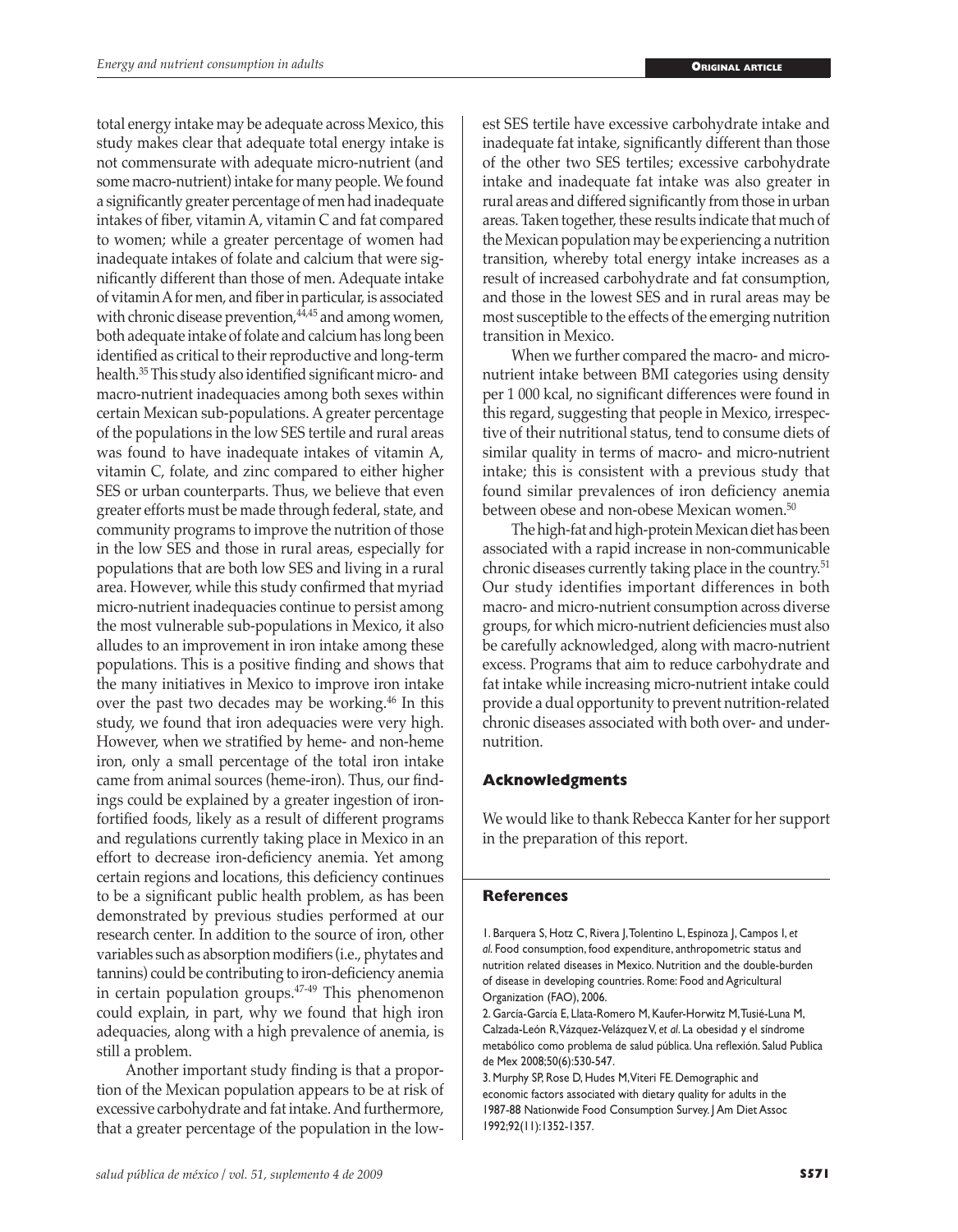4. Zeitlin MF, Ghassemi H, Mansour M, United Nations University. Positive deviance in child nutrition: with emphasis on psychosocial and behavioral aspects and implications for development. Tokyo, Japan: United Nations University, 1990.

5. Duhl LJ. Urbanization, poverty, and health. Bull N Y Acad Med 1966;42(5):369-379.

6. Loslier L. Ambiocontrol as a primary factor of health. Soc Sci Med 1993;37(6):735-743.

7. Drewnowski A, Popkin BM. The nutrition transition: new trends in the global diet. Nutr Rev 1997;55(2):31-43.

8. González-Cossío T, Rivera J, Shamah T, Barquera S, Hernández B, Sepúlveda J. Obesity in Mexico: A growing national epidemic. Ann Nutr Metabol 2001;45(Suppl 1):405.

9. Hernandez B, Peterson K, Sobol A, Rivera J, Sepulveda J, Lezana MA. Overweight in 12-49 year-old women and children under 5 years of age in Mexico. Salud Publica Mex 1996;38(3):178-188.

10. Hernandez-Diaz S, Peterson KE, Dixit S, Hernandez B, Parra S, Barquera S, *et al*. Association of maternal short stature with stunting in Mexican children: common genes *vs* common environment. Eur J Clin Nutr 1999;53(12):938-945.

11. Romieu I, Hernandez-Avila M, Rivera JA, Ruel MT, Parra S. Dietary studies in countries experiencing a health transition: Mexico and Central America. Am J Clin Nutr 1997;65 Suppl 4:1159S-1165S.

12. Barquera S, Rivera JA, Espinosa-Montero J, Safdie M, Campirano F, Monterrubio EA. Energy and nutrient consumption in Mexican women 12-49 years of age: analysis of the National Nutrition Survey 1999. Salud Publica Mex 2003;45 Suppl 4:S530-S539.

13. Flores M, Melgar H, Cortes C, Rivera M, Rivera J, Sepulveda J. Energy and nutrient consumption in Mexican women in reproductive age. Salud Publica de Mex 1998;40(2):161-171.

14. Secretaría de Salud. Programa Nacional de Salud 2001-2006. Mexico City: SSA, 2000.

15. Barker D. Fetal growth and adult disease. Br J Obstet Gynaecol 1992;99:275-276.

16. Barker D, Osmond C, Simmonds SJ, Wield GA. The relation of small head circumference and thinness at birth to death from cardiovascular disease in adult life. BMJ 1993;306:422-426.

17. Barker D. Maternal nutrition, fetal nutrition, and disease in later life. J Nutr 1997;13:807-813.

18. Hales C, Barker DJ. Type 2 (non-insulin-dependent) diabetes mellitus: The thrifty phenotype hypothesis. Diabetologia 1992;35:595-601.

19. Hales C. Metabolic consequences of intrauterine growth retardation. Acta Paediatr 1997;423 Suppl:184-187.

20. Hernandez-Avila M, Romieu I, Parra S, Hernandez-Avila J, Madrigal H, Willett W. Validity and reproducibility of a food frequency questionnaire to assess dietary intake of women living in Mexico City. Salud Publica Mex 1998;40(2):133-140.

21. Livingstone MB, Black AE. Markers of the validity of reported energy intake. J Nutr 2003;133 Suppl 3:895S-920S.

22. Willett W. Nutritional Epidemiology. Second edition. Oxford: Oxford University Press, 1998.

23. Willett W. Food-Frequency Methods. Nutritional Epidemiology. Second edition. Oxford: Oxford University Press, 1998.

24. Campirano F, Barquera S, Rivera J, Hernández-Prado B, Flores M, Monterrubio E. Estimation of energy under-reporting in obese and nonobese Mexican women using different equations: Analysis of the Mexican Nutrition Survey. Ann Nutr Metabol 2001;45:146.

25. Olaiz-Fernández G, Rivera-Dommarco J, Shamah-Levy T, Rojas R, Villalpando-Hernández S, Hernández-Avila M, *et al*. Encuesta Nacional de Salud y Nutrición 2006. Cuernavaca, México: Instituto Nacional de Salud Pública, 2006.

26. Palma O, Shamah-Levy T, Franco A, Olaiz G, Méndez-Ramírez I. Metodología. In: Olaiz-Fernández G, Rivera-Dommarco J, Shamah-Levy T, Rojas R, Villalpando-Hernández S, Hernández-Avila M, *et al*. Encuesta

Nacional de Salud y Nutrición 2006. Cuernavaca, México: Instituto Nacional de Salud Pública, 2006: 21-33.

27. Habicht JP. Standardization of quantitative epidemiological methods in the field. Bol Oficina Sanit Panam 1974;76(5):375-384.

28. World Health Organization. Expert Committee on Physical Status: The use and interpretation of anthropometry. Geneva: WHO, 1995.

29. Barquera S, Peterson KE, Must A, Rogers BL, Flores M, Houser R, *et al*. Coexistence of maternal central adiposity and child stunting in Mexico. Int J Obes (Lond) 2007;31(4):601-607.

30. Barquera S, Tovar-Guzman V, Campos-Nonato I, Gonzalez-Villalpando C, Rivera-Dommarco J. Geography of diabetes mellitus mortality in Mexico: an epidemiologic transition analysis. Arch Med Res 2003;34(5):407-414.

31. Kleinbaum DG, Kleinbaum DG. Applied regression analysis and other multivariable methods. 3rd ed. Pacific Grove: Duxbury Press, 1998. 32. Reyment R, Jöreskog K. Applied factor analysis in the natural sciences. Cambridge, UK: Cambridge University Press, 1996.

33. Safdie M, Barquera S, Porcayo M, Rodríguez S, Ramírez I, Rivera J. Bases de datos de valor nutritivo de los alimentos. Compilación del Instituto Nacional de Salud Pública. Cuernavaca, Morelos: Instituto Nacional de Salud Pública, 2004.

34. Panel on Dietary Antioxidants and Related Compounds, Subcommittees on Upper Reference Levels of Nutrients and Interpretation and Uses of DRIs, Standing Committee on the Scientific Evaluation of Dietary Reference Intakes, Food and Nutrition Board, Institute of Medicine. Vitamin C. In: Dietary reference intakes for: Vitamin C, Vitamin E, selenium and carotenoids. Washington, DC: Institute of Medicine, The National Academies Press, 2000: 95-185.

35. Institute of Medicine. Dietary Reference Intakes for Calcium, Phosphorus, Magnesium, Vitamin D, and Fluoride. Washington, DC: National Academy Press, 1997.

36. Institute of Medicine. Dietary Reference Intakes for Vitamin A, Vitamin K, Arsenic, Boron, Chromium, Copper, Iodine, Iron, Manganese, Molybdenum, Nickel, Silicon, Vanadium, Zinc. Washington, DC: National Academy Press, 2001.

37. Panel on Macronutrients, Subcommittees on Upper Reference Levels of Nutrients and Interpretation and Uses of Dietary Reference Intakes, and the Standing Committee on the Scientific Evaluation of Dietary Reference Intakes. Dietary Reference Intakes for Energy, Carbohydrate, Fiber, Fat, Fatty Acids, Cholesterol, Protein, and Amino Acids (Macronutrients). Washington, DC: Institute of Medicine, The National Academies Press, 2005: 589-630.

38. Subcommittee on Interpretation and Uses of Dietary Reference Intakes, and the Standing Committee on the Scientific Evaluation of Dietary Reference Intakes. Dietary reference intakes. Applications in dietary assessment. Washington, DC: National Academy Press, 2000. 39. Rodríguez-Ramírez, Mundo-Rosas V, Jiménez-Aguilar A, Shamah-Levy T. Methodology for the analysis of dietary data from the Mexican National Health and Nutrition Survey 2006. Salud Publica Mex 2009;51 suppl 4:S523-S529.

40. Millns H, Woodward M, Bolton-Smith C. Is it necessary to transform nutrient variables prior to statistical analyses? Am J Epidemiol 1995;141(3):251-262.

41. Willett W, Buzzard M. Foods and Nutrients. Nutritional Epidemiology. Second ed. Oxford: Oxford University Press, 1998: 18-32.

42. Kim S, Moon S, Popkin BM. The nutrition transition in South Korea. Am J Clin Nutr 2000;71(1):44-53.

43. Lee SK, Sobal J. Socio-economic, dietary, activity, nutrition and body weight transitions in South Korea. Public Health Nutr 2003;6(7):665-674. 44. Fairfield KM, Fletcher RH. Vitamins for chronic disease prevention in adults: scientific review. JAMA 2002;287(23):3116-3126.

45. Fletcher RH, Fairfield KM. Vitamins for chronic disease prevention in adults: clinical applications. JAMA 2002;287(23):3127-3129.